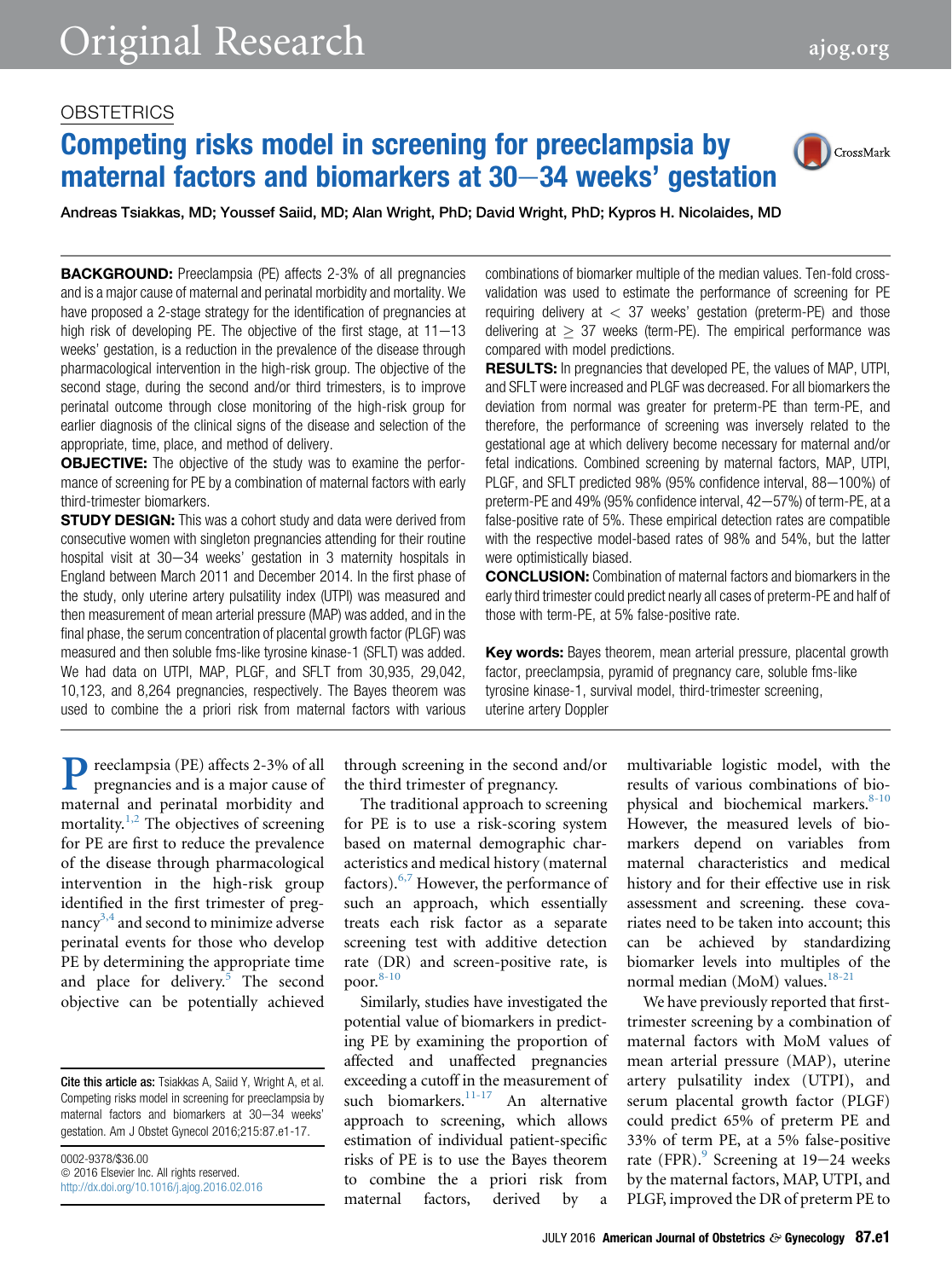about 75%, but the DR of term PE remained at 33%.<sup>[10](#page-8-0)</sup>

There is some evidence that the prediction of both preterm PE and term PE is improved by screening in the early third trimester than at  $19-24$  weeks. We have previously reported on the development of a model of screening for PE by a combination of MAP, UTPI, PLGF, and serum soluble fms-like tyrosine kinase-1 (SFLT) at 32 weeks, but the performance of screening was assessed by simulating from the fitted model and such approach is generally optimistically biased because it ignores errors of estimation and departures from the assumed model.<sup>22</sup>

The objective of this study of singleton pregnancies with data on MAP, UTPI, PLGF, and SFLT at 30-34 weeks' gestation was to examine the potential improvement in performance of screening by maternal factors along with the addition of each biomarker and combinations of biomarkers. In the estimates of performance of screening, empirical results are compared with model-based rates.

#### Materials and Methods Study design and participants

This was a cohort study and data were derived from consecutive women with singleton pregnancies during their routine hospital visit at  $30^{+0}$  to  $34^{+6}$  weeks' gestation in 3 maternity hospitals in England (King's College Hospital between March 2011 and December 2014, University College London Hospital between December 2011 and November 2013, and Medway Maritime Hospital between November 2011 and August 2014).

In the first phase of the study, only the UTPI was measured and then the measurement of MAP was added, and in the final phase, serum concentration of PLGF was measured and then SFLT was added. The inclusion criteria, which were the same throughout the study, were singleton pregnancy delivering a nonmalformed live birth or stillbirth at  $\geq 24$  weeks' gestation. We excluded pregnancies with aneuploidies and major fetal abnormalities and those ending in termination, miscarriage, or fetal death at  $<$  24 weeks.

The left and right UTPIs were measured by transabdominal color Doppler ultrasound and the mean pulsatility index was calculated. $^{23}$  $^{23}$  $^{23}$  Measurements of MAP were obtained by validated automated devices and a standardized protocol. $24$  Measurement of serum concentration of PLGF and SFLT were by an automated biochemical analyzer within 10 minutes of blood sampling (Cobas e411 system; Roche Diagnostics, Penzberg, Germany). The interassay coefficients of variation for low and high concentrations were 5.4% and 3.0% for PlGF and 3.0% and 3.2% for SFLT, respectively.

Gestational age was determined from measurement of fetal crown-rump length at  $11-13$  weeks or the fetal head circumference at  $19-24$  weeks.<sup>[25,26](#page-9-0)</sup> The women gave written informed consent to participate in the study, which was approved by the National Health Service Research Ethics Committee.

#### Outcome measures

Data on pregnancy outcome were collected from the hospital maternity records or the general medical practitioners of the women. The obstetric records of all women with preexisting or pregnancy-associated hypertension were examined to determine whether the condition was PE or pregnancy-induced hypertension, as defined by the International Society for the Study of Hy-pertension in Pregnancy.<sup>[27](#page-9-0)</sup> Outcome measures were PE delivering at < 37 weeks' gestation (preterm-PE) and at 37 weeks (term-PE). The unaffected group contained all pregnancies without PE or pregnancy-induced hypertension.

#### Statistical analyses

Performance of screening was assessed first by examining the empirical results in 7927 pregnancies with complete data on MAP, UTPI, PLGF, and SFLT, second by examining the empirical results using all available data for each biomarker, and third by modeling, whereby values on biomarkers were simulated for our 123,406 singleton pregnancies with available data on maternal factors.<sup>[10](#page-8-0)</sup>

In selecting the second option, we wanted to have the maximum possible data for developing the models and examining performance of the various

biomarkers; for example, in examining UTPI, we could use data from 30,935 pregnancies, rather than just 7927. However, the distribution of maternal factors was not identical in each subset used for the assessment of each biomarker or their combinations; consequently, there were differences between the data sets in the maternal factor-related performance of screening, and it was therefore difficult to compare meaningfully the additional contribution to performance between biomarkers and their combinations over and above that of maternal factors alone. To overcome this problem we obtained modeled estimates of performance by sampling biomarker multiple of the normal median values from the fitted multivariate log Gaussian distribution in the large data set of 123,406 pregnancies.

#### Competing risks model

This model assumes that if the pregnancy were to continue indefinitely, all women would develop PE, and whether they do so before a specified gestational age depends on competition between delivery for PE or for other reasons. $^{28}$  $^{28}$  $^{28}$ The effect of each maternal factor is to modify the mean of the distribution of gestational age at delivery with PE so that in pregnancies at low risk for PE the gestational age, distribution is shifted to the right with the implication that in most pregnancies delivery will actually occur for other reasons before development of PE. In high-risk pregnancies, the distribution is shifted to the left and the smaller the mean gestational age the higher is the risk for PE.

The distribution of biomarkers is specified conditionally on the gestational age at delivery with PE. For any women with specific maternal factors and biomarker MoM, the posterior distribution of the time to delivery with PE is obtained from the application of the Bayes theorem.

Gestational age at delivery with PE was defined by 2 components: first, the prior distribution based on maternal factors<sup>[8](#page-8-0)</sup> and second, the conditional distribution of MoM biomarker values given the gestational age with PE and maternal factors. Values of MAP, UTPI,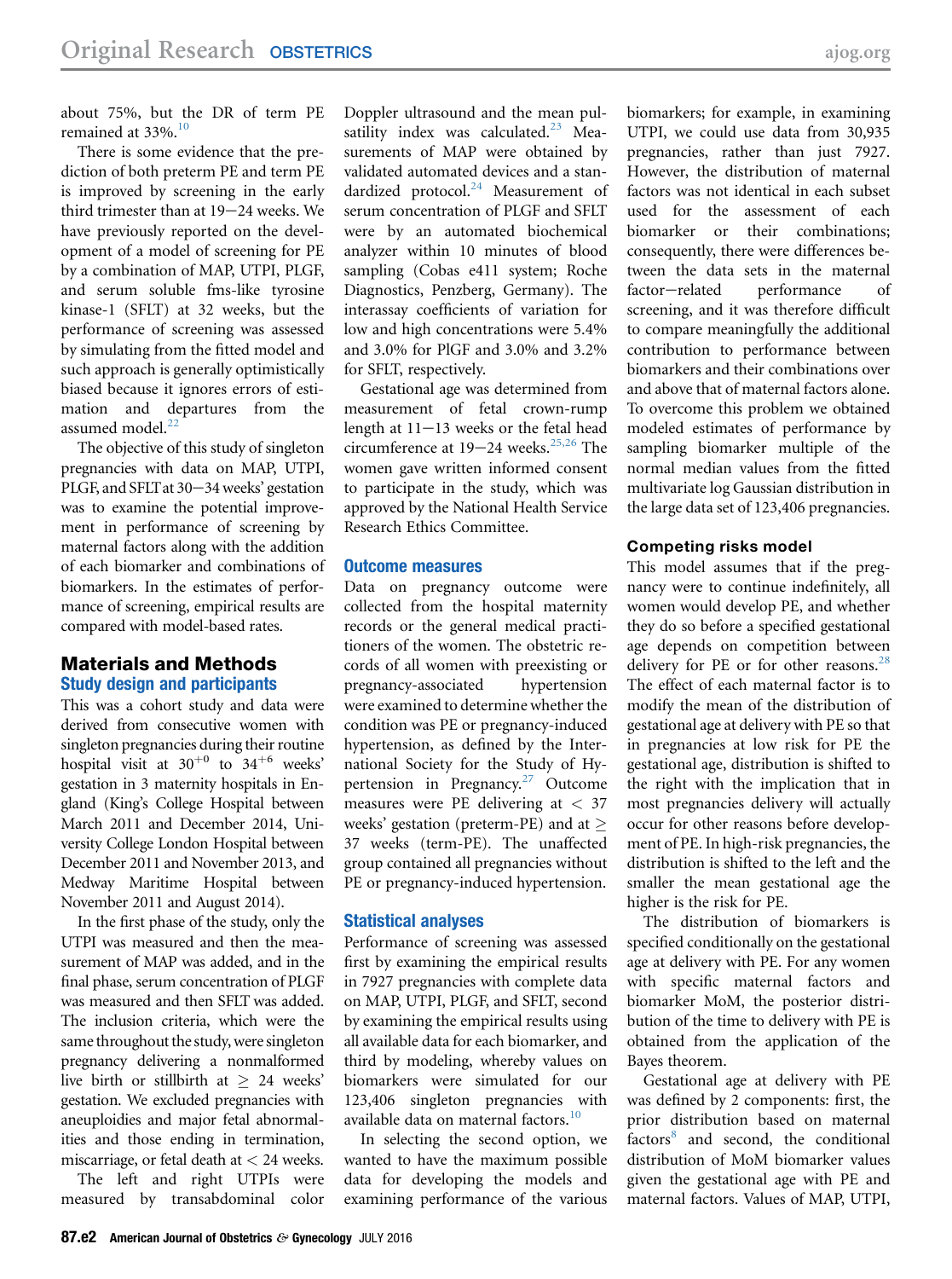<span id="page-2-0"></span>

Scatter diagram and regression line for the relationship between biomarkers and gestational age at delivery with preeclampsia. MoM, multiple of the median.

Tsiakkas et al. Third-trimester screening for preeclampsia. Am J Obstet Gynecol 2016.

PLGF, and SFLTwere expressed as MoMs adjusting for those characteristics found to provide a substantive contribution to their values, including the maternal factors in the prior model.<sup>[18-21](#page-8-0)</sup>

In the PE group, the mean  $log_{10}$  MoM was assumed to depend linearly with gesational age at delivery, and this linear relationship was assumed to continue until the mean  $log_{10}$  MoM of zero, beyond which the mean was taken as zero; this assumption was confirmed by the empirical results shown in Figure 1. Multivariable Gaussian distributions were fitted to the  $log_{10}$  MoM values of the biomarkers and a common covariance matrix was assumed for these distributions. Analysis of residuals was used to check the adequacy of themodel and assess the effects of maternal factors on  $log_{10}$ -transformed MoM values in pregnancies with PE.

#### Empirical performance of screening

Ten-fold cross-validation was used to assess the empirical performance of screening for PE by maternal factors and the combination of maternal factors with biomarkers. The data were divided into 10 equal subgroups, and the model was then fitted 10 times to different combinations of 9 of the 10 subgroups and used to predict risk of PE in the remaining tenth of the data. In each case, the maternal factor model, the regression models, and the covariance matrix were fitted to the training data set comprising nine tenths on the data and used to produce risks for the hold out sample comprising the remaining tenth of the data. The positive and negative likelihood ratios for PE with delivery at  $<$  37 and  $\geq$  37 weeks' gestation were calculated.

#### Model-based estimates of screening performance

To provide model-based estimates of screening performance, the following procedure was adopted. First, we obtained the dataset of 123,406 singleton pregnancies, including 2748 (2.2%) with PE, that was previously used to develop a model for PE based on

maternal demographic characteristics and medical history.<sup>[8](#page-8-0)</sup>

Second, for each case of PE  $(n = 2748)$ and pregnancies unaffected by PE or PIH  $(n = 117,710)$ , the biophysical and biochemical MoM values were simulated from the fitted multivariate Gaussian distribution for log-transformed MoM values.

Third, risks were obtained using the competing risk model from the simulated MoM values and the pregnancy characteristics. These 3 steps were applied to the pregnancies within the unaffected group with no restriction on the time of delivery.

Fourth, for a given FPR, risks from the unaffected group were used to define a risk cutoff. The proportion of PE risks was then used to obtain an estimate of the associated DR. The area under the receiver-operating characteristic curve was also calculated. The simulations were repeated 100 times to reduce variability due to the simulation process and provide suitably precise model-based estimates of performance.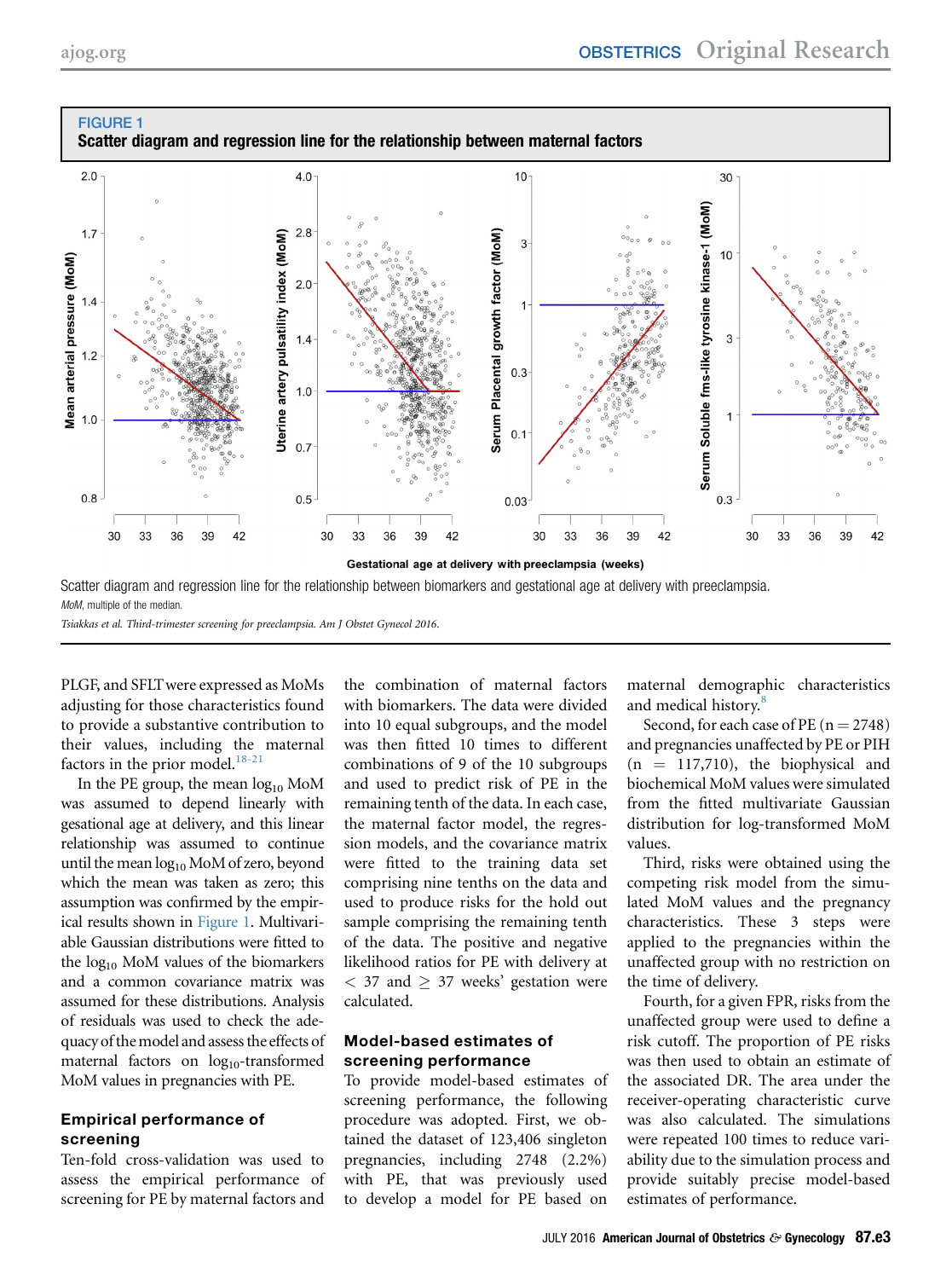#### Performance of biomarkers without adjustment for maternal factors

The 90th and 95th percentiles for UTPI, MAP, and SFLT and the 10th and fifth percentiles for PLGF were derived from the measurements of these biomarkers in unaffected pregnancies without conversion to MoM values. The performance of screening for PE was estimated using these percentile cutoffs.

The statistical software package R was used for data analyses.<sup>[29](#page-9-0)</sup> The survival package<sup>[30](#page-9-0)</sup> was used for fitting the maternal factors model and the package  $pROC<sup>31</sup>$  $pROC<sup>31</sup>$  $pROC<sup>31</sup>$  was used for the receiveroperating characteristic curve analysis.

# Results

#### Characteristics of the study population

The characteristics of the pregnancies with data on MAP, UTPI, PLGF, and SFLT are given in [Supplemental Table 1,](#page-10-0) those of the 7927 pregnancies with complete data on UTPI, MAP, PLGF, and SFLT are given in [Supplemental Table 2,](#page-12-0) and those of the total population of 123,406 pregnancies with maternal factors are given in [Supplemental Table 3.](#page-13-0)

#### Distribution of biomarkers

The distributions of  $log_{10}$  MoM values of the biomarkers in unaffected pregnancies and in those who developed PE are shown in [Supplemental Tables 4](#page-14-0) and [5.](#page-14-0) In the unaffected group, the median MoM value is 1.0 and on the log scale, the distribution of MoM values is very well approximated by a Gaussian distribution with mean zero. The MoM values in the PE group and the fitted regression relationships with gestational age at delivery are shown in [Figure 1.](#page-2-0) All markers showed more separation at earlier than later gestations and this is reflected in their superior performance at detection of preterm PE than term PE.

The distribution of measurements of biomarkers without adjustment for maternal factors is shown in the [Supplemental Figure.](#page-16-0) The 90th and 95th percentiles for MAP were 96.9 and 100.0 mm Hg, and the respective values for UTPI were 1.03 and 1.17 and for SFLT were 3187 and 3887 pg/mL. The 10th

and fifth percentiles for PLGF were 206.3 and 150.6 pg/mL, respectively.

#### Performance of screening for preeclampsia

Empirical and model-based performance of screening for PE by maternal factors and combinations of biomarkers are shown in [Tables 1-3,](#page-4-0) [Supplemental](#page-15-0) [Table 6](#page-15-0), and [Figures 2](#page-7-0) and [3](#page-7-0). The empirical performance of screening of all available data [\(Table 1](#page-4-0)) is compatible with the performance in the 7927 pregnancies with complete data ([Supplemental Table 6\)](#page-15-0), but in the latter, the confidence intervals are wider because of fewer data.

The empirical DRs are also compatible with the model-based rates, but the latter are optimistically biased [\(Table 1\)](#page-4-0). [Table 2](#page-5-0) provides the positive and negative likelihood ratios (LRs) for preterm PE and term PE. The area under the receiver-operating characteristic curve curves for prediction of PE and modelbased results are shown in [Table 3](#page-6-0). [Figure 2](#page-7-0) shows the receiver-operating characteristic curves for empirical prediction of PE by maternal factors, combination of maternal factors with each biomarker, and all biomarkers. [Figure 3](#page-7-0) shows the empirical performance of screening for PE by the combination of maternal factors with all available data on biomarkers; the empirical results are compatible with the model-based results.

The performance of screening for preterm PE and term PE by individual biomarkers using percentile cutoffs from unadjusted measurements, compared with our approach of combining the prior risk from maternal factors with biomarker MoM values is shown in [Table 4;](#page-8-0) in general, the DR from combined screening was higher, particularly for term PE.

#### Comment Principal findings of this study

In pregnancies that develop PE, the early third-trimester values of UTPI, MAP, and SFLT are increased and PLGF is decreased. For all biomarkers the deviation from normal is inversely related to the gestational age at which delivery becomes necessary for maternal and or fetal indications, and therefore, the performance of screening is better for preterm PE than term PE.

The performance of screening achieved by maternal factors is improved by the addition of MAP, UTPI, PLGF, or SFLT. Although the study provides some evidence on the potential value of various combinations of biomarkers, it was not powered to demonstrate significant improvement in performance with the addition of 1 or more biomarkers to that achieved by a combination of maternal factors with any one of the biomarkers.

Screening for PE by a combination of maternal factors, MAP, UTPI, PLGF, and SFLT at  $30-34$  weeks' gestation could predict, at 5% FPR, 98% of preterm PE and 49% of term PE. Consequently, the performance of screening at  $30-34$  weeks is superior to that achieved by screening at  $11-13$  or 19-24 weeks with respective DRs of about 65% and 75% for preterm PE and 33% for term PE. $9,10$  In screening by all biomarkers, a screen-positive result at 5% FPR, is associated with a 20-fold increase in the odds ratio for preterm PE and an 11-fold increase for term PE; a screen-negative result is associated with a 42-fold decrease in the odds ratio for preterm PE and a 2-fold decrease for term PE.

The traditional approach to screening for PE is to use individual factors from maternal characteristics and obstetric history or the results of individual biomarker percentile cutoffs to define the screen-positive group. This is analogous to screening for Down syndrome by individual cutoffs in maternal age, first-trimester fetal nuchal translucency thickness, serum pregnancy-associated plasma protein-A, or free  $\beta$ -human chorionic gonadotropin.

Our proposed approach to screening for PE, which utilizes the Bayes theorem to combine maternal factors with multiple biomarkers, has a performance that is superior to that achieved with screening by maternal factors alone or individual biomarkers alone. We found that at 5% FPR, the DR of preterm PE in screening by our approach using all 4 biomarkers was 98% (95% confidence interval, 88-100%), compared with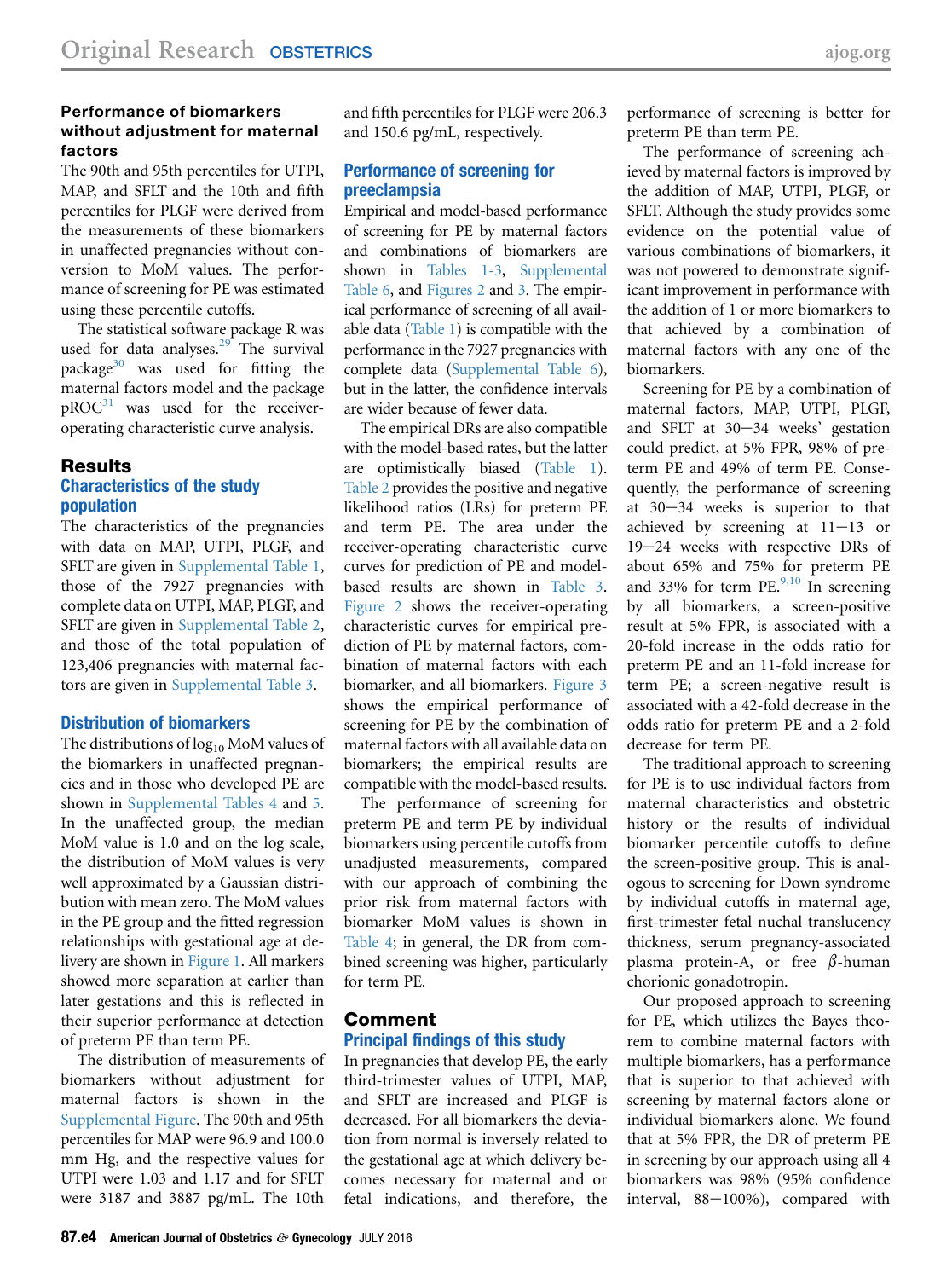#### <span id="page-4-0"></span>Empirical performance of screening for preeclampsia with delivery at  $<$  37 and  $\geq$  37 weeks' gestation from all available data

|                          | Preeclampsia at < 37 wks |                             |          | Preeclampsia at $\geq$ 37 wks |                |                             |          |                    |
|--------------------------|--------------------------|-----------------------------|----------|-------------------------------|----------------|-----------------------------|----------|--------------------|
|                          | <b>History</b>           |                             | Combined |                               | <b>History</b> |                             | Combined |                    |
| Method of screening      | n/N                      | DR, %<br>$(95% \text{ Cl})$ | n/N      | DR, %<br>$(95% \text{ Cl})$   | n/N            | DR, %<br>$(95% \text{ Cl})$ | n/N      | DR %,<br>(95% CI)  |
| False-positive rate, 5%  |                          |                             |          |                               |                |                             |          |                    |
| <b>Maternal factors</b>  | 61/179                   | 34 (27, 42)                 | 61/179   | 34 (27, 42); 34               | 169/555        | 30 (27, 34)                 | 169/555  | 30 (27, 34); 27    |
| <b>MAP</b>               | 42/136                   | 31 (23, 39)                 | 98/136   | 72 (64, 79); 79               | 148/509        | 29 (25, 33)                 | 197/509  | 39 (34, 43); 36    |
| <b>UTPI</b>              | 55/166                   | 33(26, 41)                  | 105/166  | 63 (55, 71); 70               | 165/540        | 31 (27, 35)                 | 172/540  | 32 (28, 36); 27    |
| PLGF                     | 16/56                    | 29 (17, 42)                 | 44/56    | 79 (66, 88); 86               | 64/240         | 27 (21, 33)                 | 95/240   | 40 (33, 46); 41    |
| <b>SFLT</b>              | 13/47                    | 28 (16, 43)                 | 39/47    | 83 (69, 92); 91               | 57/196         | 29 (23, 36)                 | 75/196   | 38 (31, 45); 40    |
| MAP, UTPI                | 36/126                   | 29 (21, 37)                 | 100/126  | 79 (71, 86); 88               | 144/495        | 29 (25, 33)                 | 197/495  | 40 (35, 44); 37    |
| MAP, PLGF                | 16/54                    | 30(18, 44)                  | 50/54    | 93 (82, 98); 93               | 62/238         | 26 (21, 32)                 | 110/238  | 46 (40, 53); 47    |
| MAP, SFLT                | 13/45                    | 29 (16, 44)                 | 41/45    | 91 (79, 98); 95               | 56/194         | 29 (23, 36)                 | 88/194   | 45 (38, 53); 47    |
| UTPI, PLGF               | 15/52                    | 29 (17, 43)                 | 43/52    | 83 (70, 92); 91               | 62/236         | 26 (21, 32)                 | 97/236   | 41 (35, 48); 42    |
| UTPI, SFLT               | 13/44                    | 30(17, 45)                  | 38/44    | 86 (73, 95); 94               | 55/192         | 29 (22, 36)                 | 74/192   | 39 (32, 46); 41    |
| PLGF, SFLT               | 13/47                    | 28 (16, 43)                 | 43/47    | 91 (80, 98); 96               | 57/196         | 29 (23, 36)                 | 99/196   | 51 (43, 58); 50    |
| MAP, UTPI, PLGF          | 15/52                    | 29 (17, 43)                 | 49/52    | 94 (84, 99); 95               | 60/234         | 26 (20, 32)                 | 110/234  | 47 (40, 54); 47    |
| MAP, UTPI, SFLT          | 13/44                    | 30(17, 45)                  | 40/44    | 91 (78, 97); 97               | 54/190         | 28 (22, 35)                 | 86/190   | 45 (38, 53); 48    |
| MAP, PLGF, SFLT          | 13/45                    | 29 (16, 44)                 | 42/45    | 93 (82, 99); 97               | 56/194         | 29 (23, 36)                 | 104/194  | 54 (46, 61); 48    |
| UTPI, PLGF, SFLT         | 13/44                    | 30(17, 45)                  | 40/44    | 91 (78, 97); 97               | 55/192         | 29 (22, 36)                 | 95/192   | 49 (42, 57); 50    |
| MAP, UTPI, PLGF, SFLT    | 13/44                    | 30(17, 45)                  | 43/44    | 98 (88, 99); 98               | 54/190         | 28 (22, 35)                 | 104/190  | 55 (47, 62); 54    |
| False-positive rate, 10% |                          |                             |          |                               |                |                             |          |                    |
| <b>Maternal factors</b>  | 80/179                   | 45 (37, 52)                 | 80/179   | 45 (37, 52); 47               | 228/555        | 41 (37, 45)                 | 228/555  | 41 (37, 45); 37    |
| <b>MAP</b>               | 59/136                   | 43 (35, 52)                 | 109/136  | 80 (72, 86); 87               | 207/509        | 41 (36, 45)                 | 266/509  | 52 (48, 57); 49    |
| <b>UTPI</b>              | 72/166                   | 43 (36, 51)                 | 127/166  | 77 (69, 83); 79               | 224/540        | 41 (37, 46)                 | 229/540  | 42 (38, 47); 39    |
| <b>PLGF</b>              | 22/56                    | 39 (26, 53)                 | 52/56    | 93 (83, 98); 92               | 90/240         | 38 (31, 44)                 | 124/240  | 52 (45, 58); 55    |
| <b>SFLT</b>              | 19/47                    | 40 (26, 56)                 | 44/47    | 94 (82, 99); 95               | 75/196         | 38 (31, 45)                 | 100/196  | 51 (44, 58); 53    |
| MAP, UTPI                | 51/126                   | 40 (32, 50)                 | 106/126  | 84 (77, 90); 93               | 202/495        | 41 (36, 45)                 | 267/495  | 54 (49, 58); 50    |
| MAP, PLGF                | 22/54                    | 41 (28, 55)                 | 52/54    | 96 (87, 99); 96               | 88/238         | 37(31, 43)                  | 144/238  | 61 (54, 67); 60    |
| MAP, SFLT                | 19/45                    | 42 (28, 58)                 | 42/45    | 93 (82, 99); 98               | 73/194         | 38 (31, 45)                 | 114/194  | 59 (51, 66); 59    |
| UTPI, PLGF               | 20/52                    | 38 (25, 53)                 | 47/52    | 90 (79, 97); 95               | 88/236         | 37 (31, 44)                 | 129/236  | 55 (48, 61); 55    |
| UTPI, SFLT               | 18/44                    | 41 (26, 57)                 | 41/44    | 93 (81, 99); 97               | 75/192         | 39 (32, 46)                 | 102/192  | 53 (46, 60); 54    |
| PLGF, SFLT               | 19/47                    | 40 (26, 56)                 | 47/47    | 100 (92,100); 98              | 75/196         | 38 (31, 45)                 | 123/196  | 63 (56, 70); 62    |
| MAP, UTPI, PLGF          | 20/52                    | 38(25, 53)                  | 50/52    | 96 (87, 100); 97              | 86/234         | 37 (31, 43)                 | 142/234  | 61 (54, 67); 60    |
| MAP, UTPI, SFLT          | 18/44                    | 41 (26, 57)                 | 43/44    | 98 (88, 99); 99               | 72/190         | 38 (31, 45)                 | 115/190  | 61 $(53, 68)$ ; 60 |
| MAP, PLGF, SFLT          | 19/45                    | 42 (28, 58)                 | 44/45    | 98 (88, 99); 99               | 73/194         | 38 (31, 45)                 | 129/194  | 66 (59, 73); 60    |
| UTPI, PLGF, SFLT         | 18/44                    | 41 (26, 57)                 | 43/44    | 98 (88, 99); 99               | 75/192         | 39 (32, 46)                 | 118/192  | 61 (54, 68); 62    |
| MAP, UTPI, PLGF, SFLT    | 18/44                    | 41 (26, 57)                 | 43/44    | 98 (88, 99); 99               | 72/190         | 38 (31, 45)                 | 124/190  | 65 (58, 72); 66    |

The numbers in bold in each cell are the detection rates obtained from modeling.

CI, confidence interval; DR, detection rate; MAP, mean arterial pressure; PLGF, placental growth factor; SFLT, soluble fms-like tyrosine kinase-1; UTPI, uterine artery pulsatility index.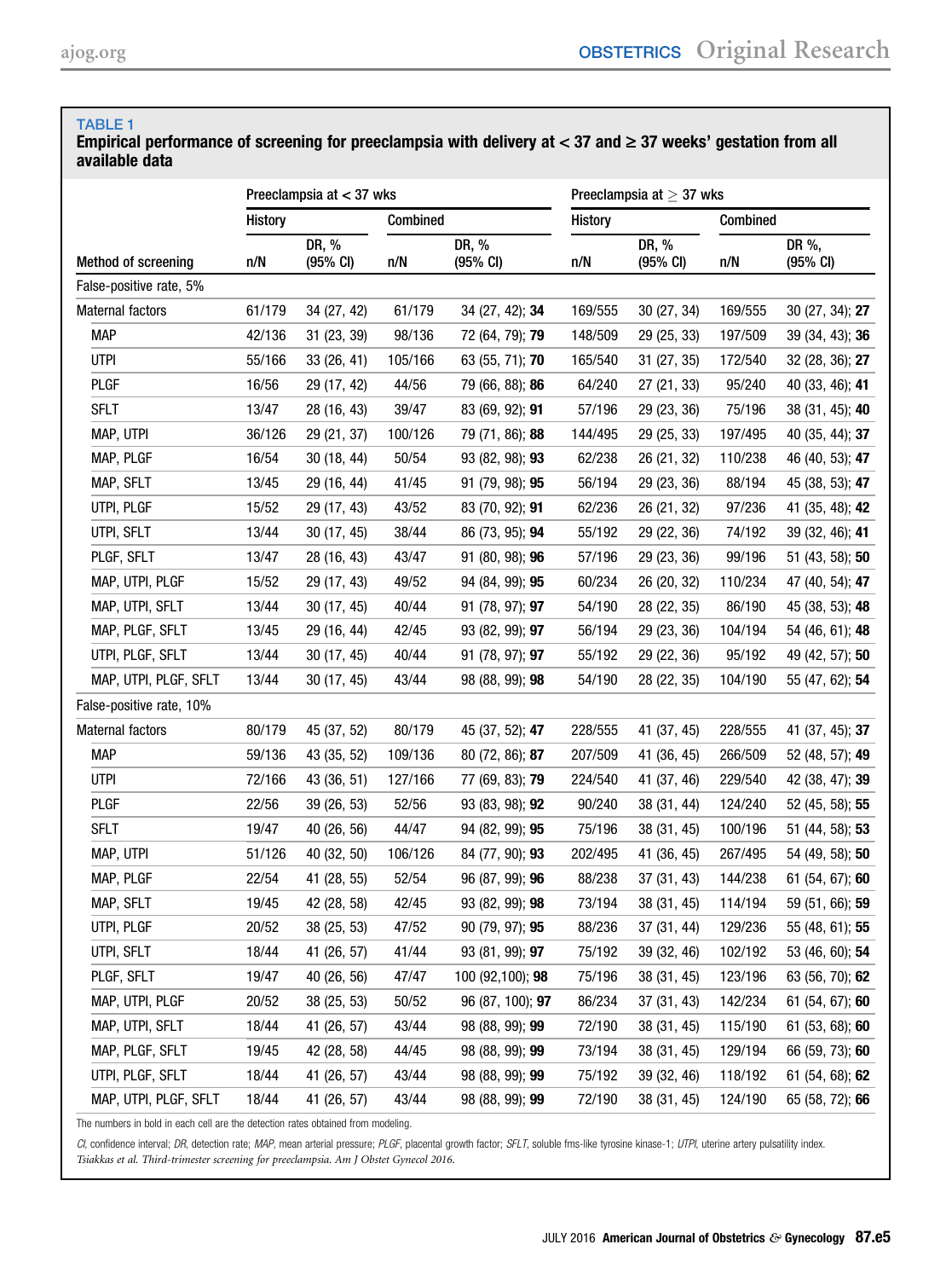<span id="page-5-0"></span>Positive and negative likelihood ratios for preeclampsia with delivery at  $<$  37 and  $\geq$  37 weeks' gestation from all available data

|                         | Preeclampsia at $<$ 37 wks     |                         | Preeclampsia at $>$ 37 wks                  |                                      |  |
|-------------------------|--------------------------------|-------------------------|---------------------------------------------|--------------------------------------|--|
| Method of screening     | <b>LR</b> positive<br>(95% CI) | LR negative<br>(95% CI) | <b>LR</b> positive<br>$(95\% \text{ Cl})^a$ | LR negative<br>$(95\% \text{ Cl})^a$ |  |
| False positive rate 5%  |                                |                         |                                             |                                      |  |
| Maternal factors        | 6.8(5.6, 8.4)                  | 1.4(1.3, 1.6)           | 6.1(5.4, 6.9)                               | 1.4(1.3, 1.4)                        |  |
| <b>MAP</b>              | 14.4 (12.8, 16.2)              | 3.4(2.6, 4.5)           | 7.7(6.9, 8.7)                               | 1.5(1.4, 1.7)                        |  |
| <b>UTPI</b>             | 12.7 (11.2, 14.3)              | 2.6(2.1, 3.2)           | 6.4(5.6, 7.3)                               | 1.4(1.3, 1.5)                        |  |
| <b>PLGF</b>             | 15.7 (13.4, 18.5)              | 4.4(2.7, 7.3)           | 7.9(6.6, 9.5)                               | 1.6(1.4, 1.7)                        |  |
| <b>SFLT</b>             | 16.6 (14.1, 19.5)              | $5.6$ (3.0, 10.5)       | 7.7(6.2, 9.4)                               | 1.5(1.4, 1.7)                        |  |
| MAP, UTPI               | 15.9 (14.3, 17.6)              | $4.6$ (3.3, 6.5)        | 8.0(7.1, 9.0)                               | 1.6(1.5, 1.7)                        |  |
| MAP, PLGF               | 18.5 (16.5, 20.8)              | 12 (5.0, 32.9)          | 9.2(7.8, 10.9)                              | 1.8(1.6, 2.0)                        |  |
| MAP, SFLT               | 18.2 (16, 20.8)                | 10.7 (4.2, 27.2)        | 9.1(7.6, 10.9)                              | 1.7(1.5, 2.0)                        |  |
| UTPI, PLGF              | 16.5 (14.2, 19.2)              | 5.5(3.0, 9.9)           | 8.2(6.9, 9.8)                               | 1.6(1.4, 1.8)                        |  |
| UTPI, SFLT              | 17.3 (14.8, 20.1)              | $7.0$ (3.3, 14.7)       | 7.7(6.3, 9.5)                               | 1.5(1.4, 1.7)                        |  |
| PLGF, SFLT              | 18.3 (16.1, 20.8)              | 11.2 (4.4, 28.5)        | $10.1$ $(8.5, 12)$                          | 1.9(1.7, 2.2)                        |  |
| MAP, UTPI, PLGF         | 18.8 (16.9, 21.1)              | 16.5 (5.5, 49.4)        | 9.4(8.0, 11.1)                              | 1.8(1.6, 2.0)                        |  |
| MAP, UTPI, SFLT         | 18.2 (15.9, 20.8)              | 10.4(4.1, 26.6)         | 9.1(7.5, 10.9)                              | 1.7(1.5, 2.0)                        |  |
| MAP, PLGF, SFLT         | 18.7 (16.5, 21.1)              | 14.2 (4.8, 42.5)        | 10.7 (9.1, 12.6)                            | $2.0$ (1.8, 2.4)                     |  |
| UTPI, PLGF, SFLT        | 18.2 (15.9, 20.8)              | 10.4(4.1, 26.6)         | 9.9(8.3, 11.8)                              | 1.9(1.6, 2.2)                        |  |
| MAP, UTPI, PLGF, SFLT   | 19.5 (17.6, 21.8)              | 41.8 (6.0, 290.2)       | 10.9 (9.3, 12.9)                            | $2.1$ (1.8, 2.5)                     |  |
| False positive rate 10% |                                |                         |                                             |                                      |  |
| <b>Maternal factors</b> | 4.5(3.8, 5.3)                  | 1.6(1.4, 1.9)           | $4.1$ $(3.7, 4.5)$                          | 1.5(1.4, 1.6)                        |  |
| <b>MAP</b>              | 8.0(7.3, 8.8)                  | 4.5(3.2, 6.4)           | $5.2$ (4.8, 5.7)                            | 1.9(1.7, 2.1)                        |  |
| <b>UTPI</b>             | 7.7(7.0, 8.4)                  | 3.8(2.9, 5.0)           | $4.2$ (3.8, 4.7)                            | 1.6(1.5, 1.7)                        |  |
| <b>PLGF</b>             | 9.3(8.5, 10.2)                 | 12.6 (4.9, 32.4)        | 5.2(4.5, 5.9)                               | 1. (1.6, 2.1)                        |  |
| <b>SFLT</b>             | 9.4(8.5, 10.3)                 | 14. (4.7, 42.1)         | 5.1(4.4, 5.9)                               | 1.8(1.6, 2.1)                        |  |
| MAP, UTPI               | 8.4(7.7, 9.1)                  | 5.7(3.8, 8.5)           | 5.4(4.9, 5.9)                               | 2.0(1.8, 2.1)                        |  |
| MAP, PLGF               | 9.6(8.9, 10.4)                 | 24.3 (6.2, 94.7)        | 6.1(5.4, 6.8)                               | 2.3(1.9, 2.7)                        |  |
| MAP, SFLT               | 9.3(8.4, 10.3)                 | 13.5 (4.5, 40.3)        | 5.9(5.1, 6.7)                               | 2.2(1.8, 2.6)                        |  |
| UTPI, PLGF              | 9.0(8.1, 10.1)                 | 9.4(4.1, 21.5)          | 5.5(4.8, 6.2)                               | 2.0(1.7, 2.3)                        |  |
| utpi, sflt              | 9.3(8.4, 10.3)                 | 13.2 (4.4, 39.4)        | 5.3(4.6, 6.2)                               | 1.9(1.7, 2.2)                        |  |
| PLGF, SFLT              | 10 (9.4, 10.7)                 | $(5.4, \infty)$         | 6.3(5.5, 7.1)                               | 2. (2.0, 2.9)                        |  |
| MAP, UTPI, PLGF         | 9.6(8.9, 10.4)                 | 23.4 (6.0, 91.1)        | $6.1$ (5.4, 6.8)                            | $2.3$ (2.0, 2.7)                     |  |
| MAP, UTPI, SFLT         | 9.5(8.7, 10.5)                 | 19.8 (5.1, 76.7)        | 5.9(5.2, 6.8)                               | $2.2$ (1.9, 2.6)                     |  |
| MAP, PLGF, SFLT         | 9.8(9, 10.6)                   | 40.5 (5.8, 281.3)       | 6.6(5.9, 7.5)                               | $2.7$ (2.2, 3.3)                     |  |
| UTPI, PLGF, SFLT        | 9.8(9, 10.6)                   | 39.6 (5.7, 274.9)       | $6.1$ (5.4, 7.0)                            | $2.3$ ( $2.0$ , $2.8$ )              |  |
| MAP, UTPI, PLGF, SFLT   | 9.8(9, 10.6)                   | 39.6 (5.7, 274.9)       | 6.5(5.8, 7.4)                               | 2.6(2.1, 3.1)                        |  |

CI, confidence interval; LR, likelihood ratio; MAP, mean arterial pressure; PLGF, placental growth factor; SFLT, soluble fms-like tyrosine kinase-1; UTPI, uterine artery pulsatility index.

<sup>a</sup> The odds ratio for PE is increased by the positive LR and decreased by the negative LR.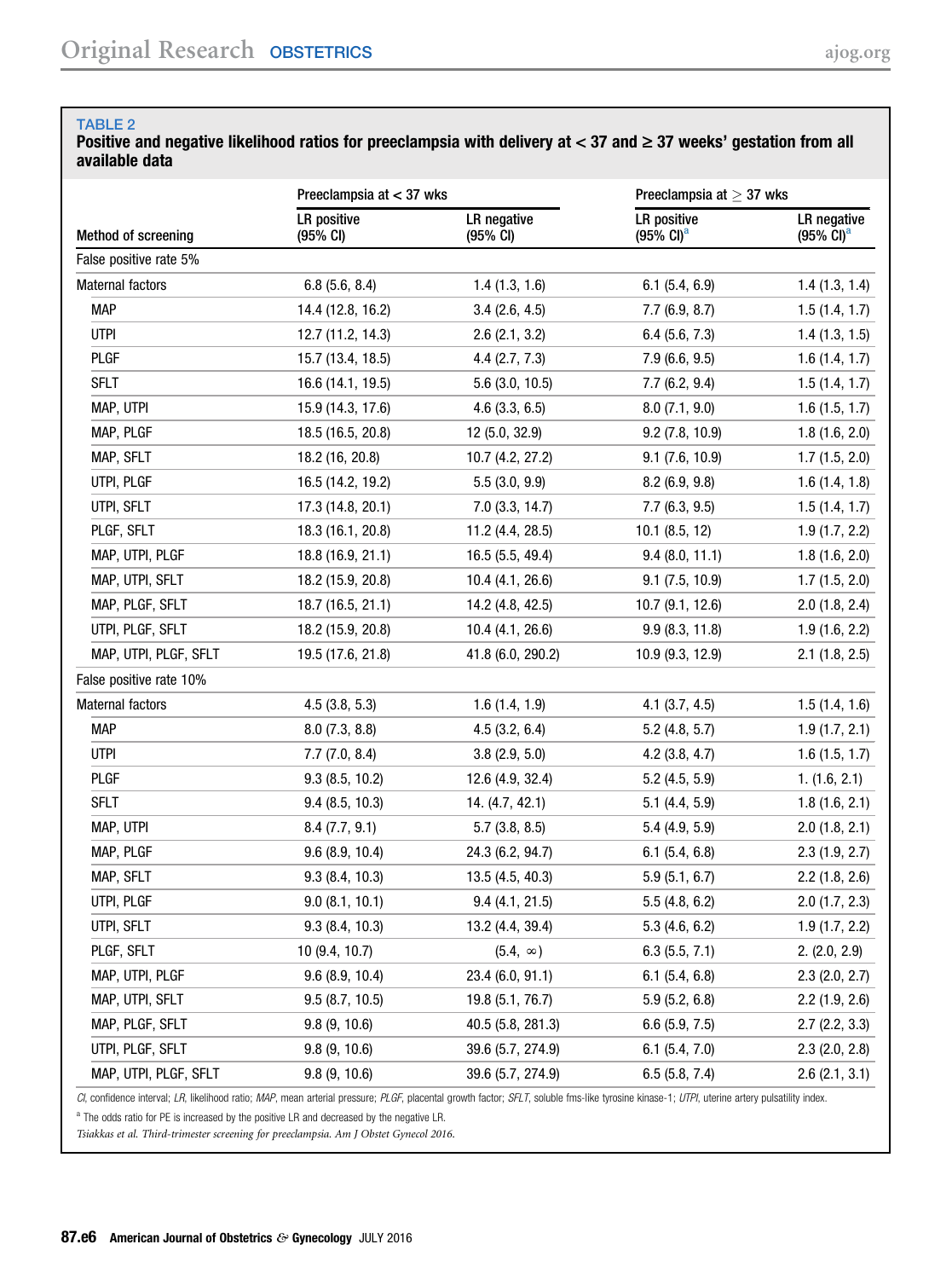<span id="page-6-0"></span>Areas under the receiver-operating characteristic curve of empirical results and model-based results in screening for preeclampsia by maternal factors and combination of maternal factors and biomarkers

|                            | Areas under the receiver operating characteristic curve |       |                                        |       |  |  |  |
|----------------------------|---------------------------------------------------------|-------|----------------------------------------|-------|--|--|--|
|                            | $PE < 37$ wks                                           |       | $PE \geq 37$ wks                       |       |  |  |  |
| <b>Method of screening</b> | <b>Empirical</b><br>(95% CI)                            | Model | <b>Empirical</b><br>$(95% \text{ Cl})$ | Model |  |  |  |
| Maternal factors           | $0.784$ (0.751, 0.817)                                  | 0.796 | 0.750(0.729, 0.771)                    | 0.752 |  |  |  |
| <b>MAP</b>                 | 0.927 (0.906, 0.949)                                    | 0.954 | 0.812(0.793, 0.832)                    | 0.809 |  |  |  |
| <b>UTPI</b>                | $0.896$ (0.869, 0.924)                                  | 0.928 | 0.759 (0.738, 0.780)                   | 0.759 |  |  |  |
| <b>PLGF</b>                | $0.967$ (0.950, 0.983)                                  | 0.972 | 0.819(0.791, 0.847)                    | 0.834 |  |  |  |
| <b>SFLT</b>                | 0.970(0.952, 0.988)                                     | 0.981 | 0.808(0.776, 0.841)                    | 0.825 |  |  |  |
| MAP, UTPI                  | 0.945(0.924, 0.966)                                     | 0.975 | 0.818(0.798, 0.838)                    | 0.812 |  |  |  |
| MAP, PLGF                  | 0.984 (0.973, 0.995)                                    | 0.985 | $0.851$ (0.826, 0.876)                 | 0.854 |  |  |  |
| MAP, SFLT                  | 0.980(0.964, 0.997)                                     | 0.991 | $0.844$ (0.813, 0.874)                 | 0.851 |  |  |  |
| UTPI, PLGF                 | $0.967$ (0.946, 0.988)                                  | 0.981 | 0.819(0.791, 0.847)                    | 0.834 |  |  |  |
| UTPI, SFLT                 | 0.976(0.959, 0.993)                                     | 0.989 | 0.810(0.777, 0.843)                    | 0.828 |  |  |  |
| PLGF, SFLT                 | $0.987$ (0.980, 0.994)                                  | 0.992 | 0.848 (0.819, 0.878)                   | 0.862 |  |  |  |
| MAP, UTPI, PLGF            | $0.981$ (0.964, 0.997)                                  | 0.990 | $0.851$ (0.826, 0.876)                 | 0.854 |  |  |  |
| MAP, UTPI, SFLT            | 0.982(0.964, 0.999)                                     | 0.994 | $0.844$ (0.813, 0.874)                 | 0.853 |  |  |  |
| MAP, PLGF, SFLT            | 0.990 (0.983, 0.997)                                    | 0.994 | $0.867$ (0.839, 0.894)                 | 0.853 |  |  |  |
| UTPI, PLGF, SFLT           | 0.988(0.981, 0.995)                                     | 0.995 | $0.847$ (0.817, 0.877)                 | 0.862 |  |  |  |
| MAP, UTPI, PLGF, SFLT      | 0.990(0.982, 0.998)                                     | 0.996 | $0.865$ (0.838, 0.893)                 | 0.875 |  |  |  |
|                            |                                                         |       |                                        |       |  |  |  |

CI, confidence interval; MAP, mean arterial pressure; PE, preeclampsia; PLGF, placental growth factor; SFLT, soluble fms-like tyrosine kinase-1; UTPI, uterine artery pulsatility index. Tsiakkas et al. Third-trimester screening for preeclampsia. Am J Obstet Gynecol 2016.

81% in screening with SFLT, which was the best of the individual biomarkers.

This concept is now well accepted in screening for Down syndrome in which a combined risk cutoff, rather than individual biomarker cutoffs, is used to guide pregnancy management, and there is no reason to believe that the same philosophy could not be adopted in screening for PE and other pregnancy complications. The software for such an estimation of combined risk for PE is freely available (web site for the journal).

#### Strengths and limitations

The strengths of this early thirdtrimester screening study for PE are, first, the examination of a large population of pregnant women attending for routine care in a gestational age range that is widely used for the assessment of fetal growth and well-being; second, recording of data on maternal characteristics and medical history to define the prior risk; third, use of a specific methodology and appropriately trained doctors to measure MAP and UTPI; fourth, use of automated machines to provide accurate measurement within 40 minutes of sampling of maternal serum concentration of PLGF and SFLT; fifth, expression of the values of the biomarkers as MoMs after adjustment for factors that affect the measurements; and sixth, use of the Bayes theorem to combine the prior risk from maternal factors with biomarkers to estimate patient-specific risks and the performance of screening for PE delivering at different stages of pregnancy.

A limitation of the study is that some of the findings rely on modeling,

which introduces optimistic bias. We have used a 10-fold crossvalidation on the empirical data, which reduces such bias, and demonstrated that the performance was compatible with that derived from modeling.

#### Comparison with previous studies

Previous studies examining biomarkers in the late second or early third trimesters of pregnancy have essentially focused on the investigation of women presenting to specialist clinics with signs of hypertensive disorders with the aim of identifying the subgroup that will develop severe disease.<sup>[11-17,32](#page-8-0)</sup> Our study examined the application of biomarkers in routine screening for the subsequent development of PE as part of a strategy for a new approach to prenatal care. $3$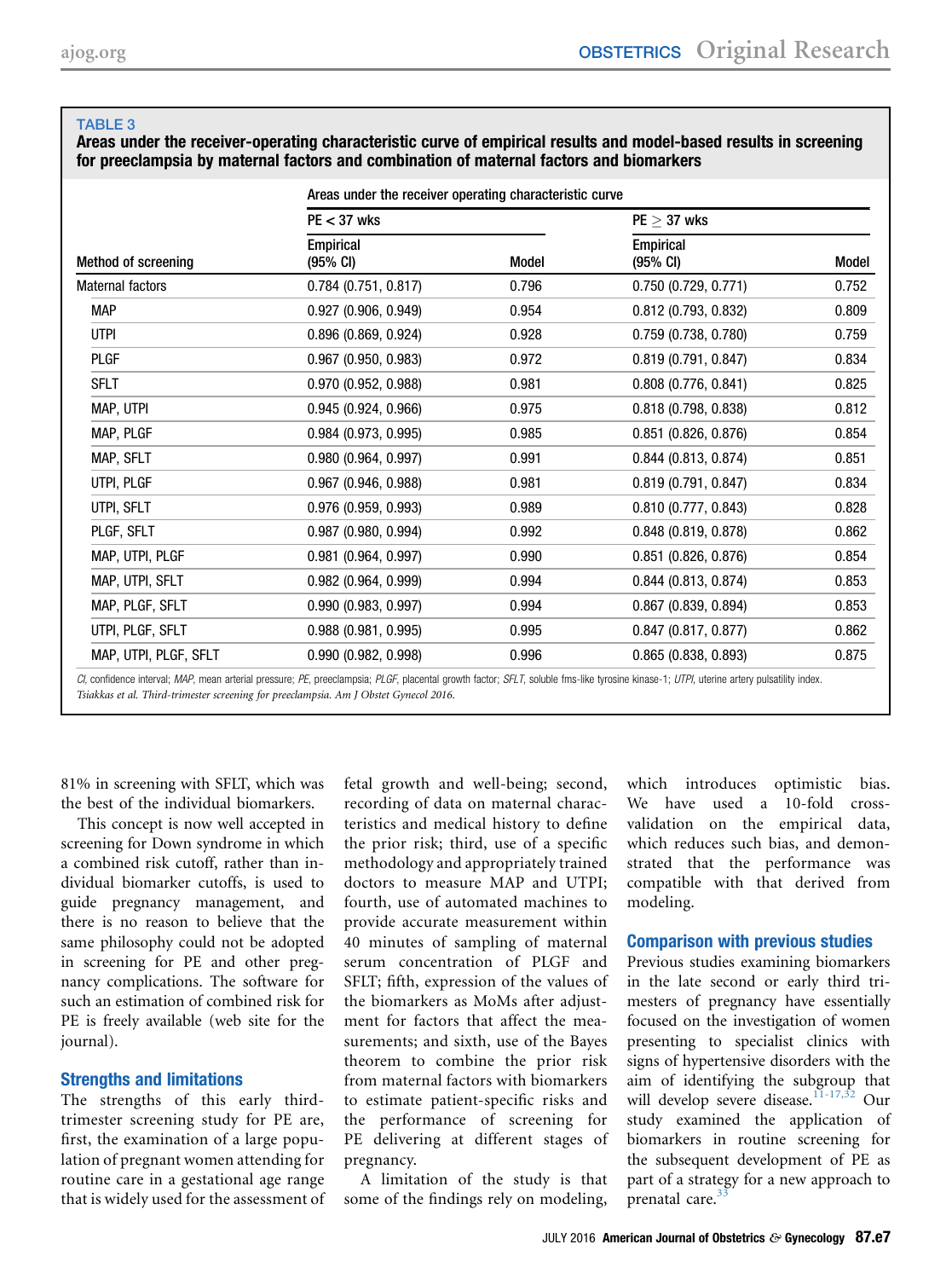<span id="page-7-0"></span>



Receiver operating characteristic curves for prediction of preeclampsia at < 37 weeks' gestation (left panel) and at  $>$  37 weeks (right panel) by maternal factors (*black*) and combination of maternal factors with uterine artery pulsatility index (blue), mean arterial pressure (green), serum placental growth factor (purple), soluble fms-like tyrosine kinase-1 (red) and combination of maternal factors with all biomarkers (bold black).

Tsiakkas et al. Third-trimester screening for preeclampsia. Am J Obstet Gynecol 2016.



Empirical detection rates of preeclampsia at  $<$  37 weeks (red lines and circles) and at  $>$  37 weeks (black lines and circles), with 95% confidence interval, in screening by combination of maternal factors with uterine artery pulsatility index, mean arterial pressure, serum placental growth factor, and soluble fms-like tyrosine kinase-1. The *open circles r*epresent the model-based detection rates. MAP, mean arterial pressure; PLGF, placental growth factor; SFLT, soluble fms-like tyrosine kinase-1; UTPI, uterine artery pulsatility index.

Tsiakkas et al. Third-trimester screening for preeclampsia. Am J Obstet Gynecol 2016.

#### Clinical implications of the study

In the traditional approach to prenatal care, screening and diagnosis of PE is based on the demonstration of elevated blood pressure and proteinuria during a routine clinical visit in the late second or third trimester of pregnancy. In a proposed new pyramid of pregnancy care,  $33$  the timing and content of clinical visits should be defined by the patient-specific risk of developing PE; the objective would be to minimize adverse perinatal events for those who develop PE by determining the appropriate time and place for delivery.

Stratification of risk for PE can be achieved by a combination of maternal factors and biomarkers, but there is an inherent contradiction in selecting the best time for such assessment. The incidence of PE increases with gestational age; in our study population of 123,406 singleton pregnancies, there were 2748 cases of PE and the gestational age at delivery of the PE group was  $<$  32 weeks in 9% of cases, 32<sup>+0</sup> to  $36^{+6}$  weeks in 20% and > 37 weeks in 71%.

In contrast, the incidence of adverse fetal and maternal short-term and long-term consequences of PE is inversely related to the gestational age at onset of the disease.<sup>[34-39](#page-9-0)</sup> Similarly, the performance of screening for PE at any gestational age is inversely related to the gestational age at delivery with PE. Screening at around 22 weeks' gestation could identify, at 5% FPR, all cases of early PE requiring delivery at  $\lt$ 32 weeks but only 65% of PE at  $32^{+0}$  to  $36^{+6}$  weeks and 33% of PE at > 37  $\,$  weeks.  $^{10}$  $^{10}$  $^{10}$ 

The present study has shown that screening at around 32 weeks' gestation could identify, at 5% FPR, 98% of cases of PE requiring delivery at  $32^{+0}$ to 36<sup>+6</sup> weeks but only 49% of PE at  $\geq$ 37 weeks. In another screening study at around 36 weeks' gestation, we found that approximately 85% of cases of PE at  $> 37$  weeks could be identified at 10% FPR.<sup>[40](#page-9-0)</sup>

Future studies will, first, define contingent strategies for appropriate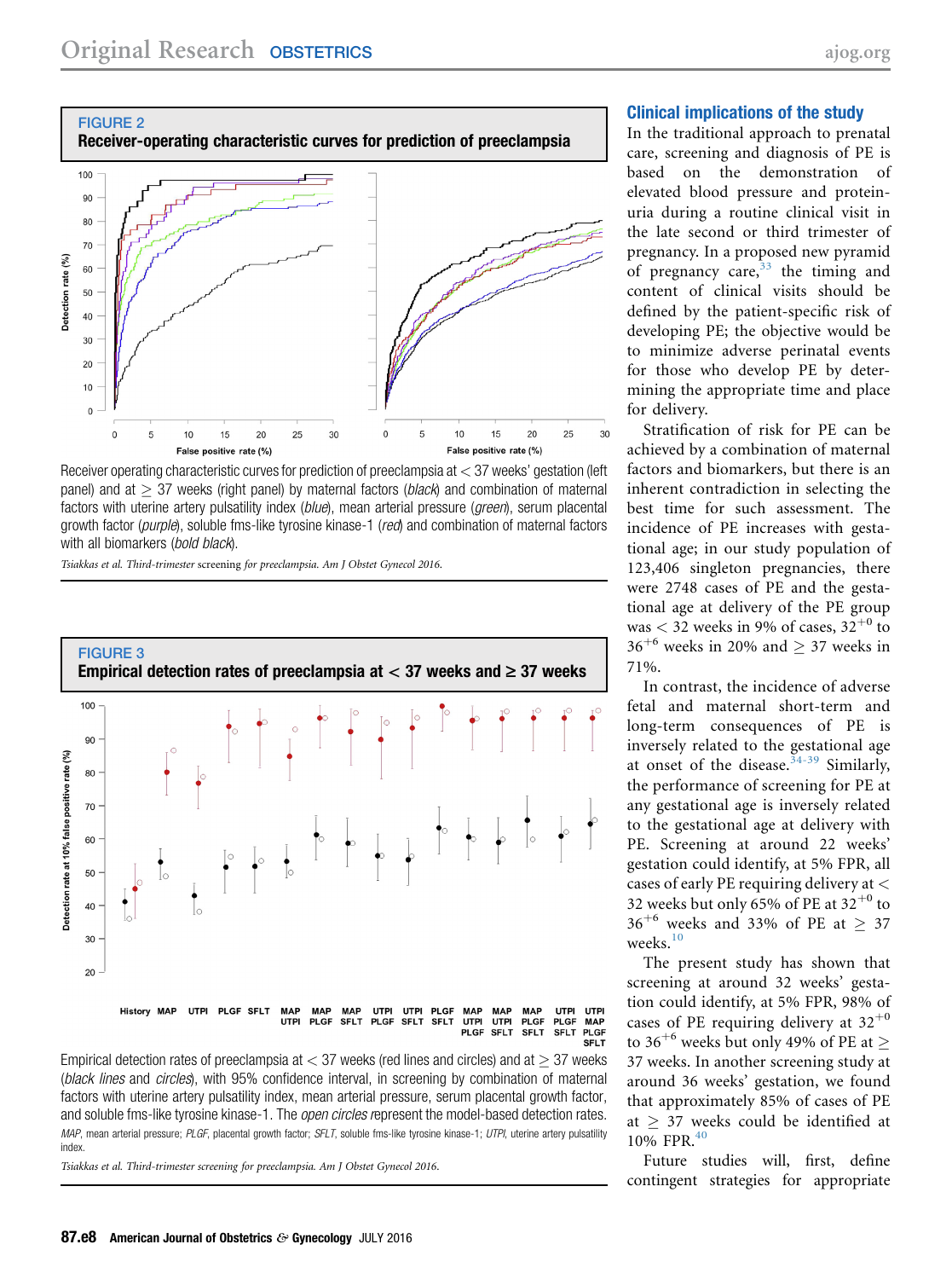<span id="page-8-0"></span>Empirical performance of screening for preeclampsia from all available data by individual biomarkers using percentile cutoffs from unadjusted measurements and by a combination of prior risk from maternal factors with biomarker MoM values

|                                | Preeclampsia at $<$ 37<br>wks |                                     | wks     | Preeclampsia at $\geq 37$ |  |
|--------------------------------|-------------------------------|-------------------------------------|---------|---------------------------|--|
| <b>Method of screening</b>     | n/N                           | $\frac{0}{0}$<br>$(95% \text{ Cl})$ | n/N     | %<br>(95% CI)             |  |
| False-positive rate, 5%        |                               |                                     |         |                           |  |
| $MAP > 95th$ percentile        | 89/136                        | 65 (57, 73)                         | 164/509 | 32(28, 36)                |  |
| Maternal factors plus MAP MoM  | 98/136                        | 72 (64, 79)                         | 197/509 | 39 (34, 43)               |  |
| $UTPI > 95th$ percentile       | 90/166                        | 54 (46, 62)                         | 75/540  | 14 (11, 17)               |  |
| Maternal factors plus UTPI MoM | 105/166                       | 63 (55, 71)                         | 172/540 | 32 (28, 36)               |  |
| $PLGF <$ fifth percentile      | 43/56                         | 77 (64, 87)                         | 59/240  | 25 (19, 31)               |  |
| Maternal factors plus PLGF MoM | 44/56                         | 79 (66, 88)                         | 95/240  | 40 (33, 46)               |  |
| $SFLT > 95th$ percentile       | 39/47                         | 83 (69, 92)                         | 50/196  | 26 (20, 32)               |  |
| Maternal factors plus SFLT MoM | 39/47                         | 83 (69, 92)                         | 75/196  | 38 (31, 45)               |  |
| False-positive rate, 10%       |                               |                                     |         |                           |  |
| $MAP > 90th$ percentile        | 107/136                       | 79 (71, 85)                         | 222/509 | 44 (39, 48)               |  |
| Maternal factors plus MAP MoM  | 109/136                       | 80 (72, 86)                         | 266/509 | 52 (48, 57)               |  |
| $UTPI > 90th$ percentile       | 113/166                       | 68 (60, 75)                         | 75/540  | 14 (11, 17)               |  |
| Maternal factors plus UTPI MoM | 127/166                       | 77 (69, 83)                         | 229/540 | 42 (38, 47)               |  |
| $PLGF < 10$ th percentile      | 49/56                         | 88 (76, 95)                         | 99/540  | 41 (35, 48)               |  |
| Maternal factors plus PLGF MoM | 52/56                         | 93 (83, 98)                         | 124/240 | 52 (45, 58)               |  |
| $SFLT > 90th$ percentile       | 39/47                         | 83 (69, 92)                         | 50/196  | 26 (20, 32)               |  |
| Maternal factors plus SFLT MoM | 44/47                         | 94 (82, 99)                         | 100/196 | 51 (44, 58)               |  |

UTPI, uterine artery pulsatility index.

Tsiakkas et al. Third-trimester screening for preeclampsia. Am J Obstet Gynecol 2016.

selection of patients who would benefit from assessment at 22, 32, and/or 36 weeks' gestation, second, develop management protocols for the high-risk pregnancies identified at such visits, and, third, examine whether the implementation of such protocols could improve perinatal outcome.

#### Acknowledgment

The reagents and equipment for the measurement of serum placental growth factor and soluble fms-like tyrosine kinase-1 were provided by Roche Diagnostics Ltd.

#### References

1. [World Health Organization. Make every](http://refhub.elsevier.com/S0002-9378(16)00300-8/sref1) [mother and child count. Geneva: World Health](http://refhub.elsevier.com/S0002-9378(16)00300-8/sref1) [Report; 2005.](http://refhub.elsevier.com/S0002-9378(16)00300-8/sref1)

2. [Knight M, Kenyon S, Brocklehurst P,](http://refhub.elsevier.com/S0002-9378(16)00300-8/sref2) [Neilson J, Shakespeare J, Kurinczuk JJ, eds;](http://refhub.elsevier.com/S0002-9378(16)00300-8/sref2) [on behalf of MBRRACEUK. Saving Lives,](http://refhub.elsevier.com/S0002-9378(16)00300-8/sref2) Improving Mothers' [Care: lessons learned to](http://refhub.elsevier.com/S0002-9378(16)00300-8/sref2) [inform future maternity care from the UK and](http://refhub.elsevier.com/S0002-9378(16)00300-8/sref2) Ireland Confi[dential Enquiries into Maternal](http://refhub.elsevier.com/S0002-9378(16)00300-8/sref2) [Deaths and Morbidity 2009](http://refhub.elsevier.com/S0002-9378(16)00300-8/sref2)-12. Oxford [\(United Kingdom\): National Perinatal Epide](http://refhub.elsevier.com/S0002-9378(16)00300-8/sref2)[miology Unit, University of Oxford; 2014.](http://refhub.elsevier.com/S0002-9378(16)00300-8/sref2)

3. [Bujold E, Roberge S, Lacasse Y, et al. Pre](http://refhub.elsevier.com/S0002-9378(16)00300-8/sref3)[vention of preeclampsia and intrauterine growth](http://refhub.elsevier.com/S0002-9378(16)00300-8/sref3) [restriction with aspirin started in early preg](http://refhub.elsevier.com/S0002-9378(16)00300-8/sref3)[nancy: a meta-analysis. Obstet Gynecol](http://refhub.elsevier.com/S0002-9378(16)00300-8/sref3) [2010;116:402-14](http://refhub.elsevier.com/S0002-9378(16)00300-8/sref3).

4. [Roberge S, Nicolaides K, Demers S, Villa P,](http://refhub.elsevier.com/S0002-9378(16)00300-8/sref4) [Bujold E. Prevention of perinatal death and](http://refhub.elsevier.com/S0002-9378(16)00300-8/sref4) [adverse perinatal outcome using low-dose](http://refhub.elsevier.com/S0002-9378(16)00300-8/sref4) [aspirin: a meta-analysis. Ultrasound Obstet](http://refhub.elsevier.com/S0002-9378(16)00300-8/sref4) [Gynecol 2013;41:491-9](http://refhub.elsevier.com/S0002-9378(16)00300-8/sref4).

5. [Koopmans CM, Bijlenga D, Groen H, et al.](http://refhub.elsevier.com/S0002-9378(16)00300-8/sref5) [Induction of labour versus expectant monitoring](http://refhub.elsevier.com/S0002-9378(16)00300-8/sref5) [for gestational hypertension or mild pre-](http://refhub.elsevier.com/S0002-9378(16)00300-8/sref5)

[eclampsia after 36 weeks](http://refhub.elsevier.com/S0002-9378(16)00300-8/sref5)' gestation (HYPI-[TAT\): a multicentre, open-label randomised](http://refhub.elsevier.com/S0002-9378(16)00300-8/sref5) [controlled trial. Lancet 2009;374:979-88.](http://refhub.elsevier.com/S0002-9378(16)00300-8/sref5)

6. [American College of Obstetricians and Gy](http://refhub.elsevier.com/S0002-9378(16)00300-8/sref6)[necologists. First-trimester risk assessment for](http://refhub.elsevier.com/S0002-9378(16)00300-8/sref6) [early-onset preeclampsia. Committee opinion](http://refhub.elsevier.com/S0002-9378(16)00300-8/sref6) [no. 638. Obstet Gynecol 2015;126:e25-7.](http://refhub.elsevier.com/S0002-9378(16)00300-8/sref6)

7. [National Collaborating Centre for Women](http://refhub.elsevier.com/S0002-9378(16)00300-8/sref7)'s and Children'[s Health \(UK\). Hypertension in](http://refhub.elsevier.com/S0002-9378(16)00300-8/sref7) [pregnancy: the management of hypertensive](http://refhub.elsevier.com/S0002-9378(16)00300-8/sref7) [disorders during pregnancy. London: RCOG](http://refhub.elsevier.com/S0002-9378(16)00300-8/sref7) [Press; 2010.](http://refhub.elsevier.com/S0002-9378(16)00300-8/sref7)

8. [Wright D, Syngelaki A, Akolekar R, Poon LC,](http://refhub.elsevier.com/S0002-9378(16)00300-8/sref8) [Nicolaides KH. Competing risks model in](http://refhub.elsevier.com/S0002-9378(16)00300-8/sref8) [screening for preeclampsia by maternal char](http://refhub.elsevier.com/S0002-9378(16)00300-8/sref8)[acteristics and medical history. Am J Obstet](http://refhub.elsevier.com/S0002-9378(16)00300-8/sref8) [Gynecol 2015;213:62.e1-10](http://refhub.elsevier.com/S0002-9378(16)00300-8/sref8).

9. O'[Gorman N, Wright D, Syngelaki A, et al.](http://refhub.elsevier.com/S0002-9378(16)00300-8/sref9) [Competing risks model in screening for pre](http://refhub.elsevier.com/S0002-9378(16)00300-8/sref9)[eclampsia by maternal factors and biomarkers](http://refhub.elsevier.com/S0002-9378(16)00300-8/sref9) at 11-13 weeks' [gestation. Am J Obstet](http://refhub.elsevier.com/S0002-9378(16)00300-8/sref9) [Gynecol 2016;214:103.e1-12.](http://refhub.elsevier.com/S0002-9378(16)00300-8/sref9)

10. Gallo DM, Wright D, Akolekar R, Poon LC, Nicolaides KH. Competing risks model in screening for preeclampsia by maternal factors and biomarkers at 19-24 weeks' gestation. Am J Obstet Gynecol 2015; [http://dx.doi.org/10.](http://dx.doi.org/10.1016/j.ajog.2015.11.016) [1016/j.ajog.2015.11.016](http://dx.doi.org/10.1016/j.ajog.2015.11.016).

11. [Li H, Gudnason H, Olofsson P, Dubiel M,](http://refhub.elsevier.com/S0002-9378(16)00300-8/sref11) [Gudmundsson S. Increased uterine artery](http://refhub.elsevier.com/S0002-9378(16)00300-8/sref11) [vascular impedance is related to adverse](http://refhub.elsevier.com/S0002-9378(16)00300-8/sref11) [outcome of pregnancy but is present in only one](http://refhub.elsevier.com/S0002-9378(16)00300-8/sref11) [third of late third-trimester pre-eclamptic women.](http://refhub.elsevier.com/S0002-9378(16)00300-8/sref11) [Ultrasound Obstet Gynecol 2005;25:459-63](http://refhub.elsevier.com/S0002-9378(16)00300-8/sref11).

12. [Ghi T, Youssef A, Piva M, et al. The prog](http://refhub.elsevier.com/S0002-9378(16)00300-8/sref12)[nostic role of uterine artery Doppler studies in](http://refhub.elsevier.com/S0002-9378(16)00300-8/sref12) [patients with late-onset preeclampsia. Am J](http://refhub.elsevier.com/S0002-9378(16)00300-8/sref12) [Obstet Gynecol 2009;201:36.e1-5](http://refhub.elsevier.com/S0002-9378(16)00300-8/sref12).

13. [Verlohren S, Herraiz I, Lapaire O, et al. The](http://refhub.elsevier.com/S0002-9378(16)00300-8/sref13) [sFlt-1/PlGF ratio in different types of hyperten](http://refhub.elsevier.com/S0002-9378(16)00300-8/sref13)[sive pregnancy disorders and its prognostic](http://refhub.elsevier.com/S0002-9378(16)00300-8/sref13) [potential in preeclamptic patients. Am J Obstet](http://refhub.elsevier.com/S0002-9378(16)00300-8/sref13) [Gynecol 2012;206:58.e1-8](http://refhub.elsevier.com/S0002-9378(16)00300-8/sref13).

14. [Rana S, Powe CE, Salahuddin S, et al.](http://refhub.elsevier.com/S0002-9378(16)00300-8/sref14) [Angiogenic factors and the risk of adverse out](http://refhub.elsevier.com/S0002-9378(16)00300-8/sref14)[comes in women with suspected preeclampsia.](http://refhub.elsevier.com/S0002-9378(16)00300-8/sref14) [Circulation 2012;125:911-9.](http://refhub.elsevier.com/S0002-9378(16)00300-8/sref14)

15. [Sibiude J, Guibourdenche J, Dionne MD,](http://refhub.elsevier.com/S0002-9378(16)00300-8/sref15) [et al. Placental growth factor for the prediction of](http://refhub.elsevier.com/S0002-9378(16)00300-8/sref15) [adverse outcomes in patients with suspected](http://refhub.elsevier.com/S0002-9378(16)00300-8/sref15) [preeclampsia or intrauterine growth restriction.](http://refhub.elsevier.com/S0002-9378(16)00300-8/sref15) [PLoS One 2012;7:e50208.](http://refhub.elsevier.com/S0002-9378(16)00300-8/sref15)

16. [Ohkuchi A, Hirashima C, Takahashi K,](http://refhub.elsevier.com/S0002-9378(16)00300-8/sref16) [Suzuki H, Matsubara S, Suzuki M. Onset](http://refhub.elsevier.com/S0002-9378(16)00300-8/sref16) [threshold of the plasma levels of soluble fms-like](http://refhub.elsevier.com/S0002-9378(16)00300-8/sref16) [tyrosine kinase-1/placental growth factor ratio](http://refhub.elsevier.com/S0002-9378(16)00300-8/sref16) [for predicting the imminent onset of pre](http://refhub.elsevier.com/S0002-9378(16)00300-8/sref16)[eclampsia within 4 weeks after blood sampling](http://refhub.elsevier.com/S0002-9378(16)00300-8/sref16) [at 19-31 weeks of gestation. Hypertens Res](http://refhub.elsevier.com/S0002-9378(16)00300-8/sref16) [2013;36:1073-80](http://refhub.elsevier.com/S0002-9378(16)00300-8/sref16).

17. [Chappell LC, Duckworth S, Seed PT, et al.](http://refhub.elsevier.com/S0002-9378(16)00300-8/sref17) [Diagnostic accuracy of placental growth factor in](http://refhub.elsevier.com/S0002-9378(16)00300-8/sref17) [women with suspected preeclampsia: a pro](http://refhub.elsevier.com/S0002-9378(16)00300-8/sref17)[spective multicentre study. Circulation](http://refhub.elsevier.com/S0002-9378(16)00300-8/sref17) [2013;128:2121-31.](http://refhub.elsevier.com/S0002-9378(16)00300-8/sref17)

18. [Wright A, Wright D, Ispas A, Poon LC,](http://refhub.elsevier.com/S0002-9378(16)00300-8/sref18) [Nicolaides KH. Mean arterial pressure in the](http://refhub.elsevier.com/S0002-9378(16)00300-8/sref18)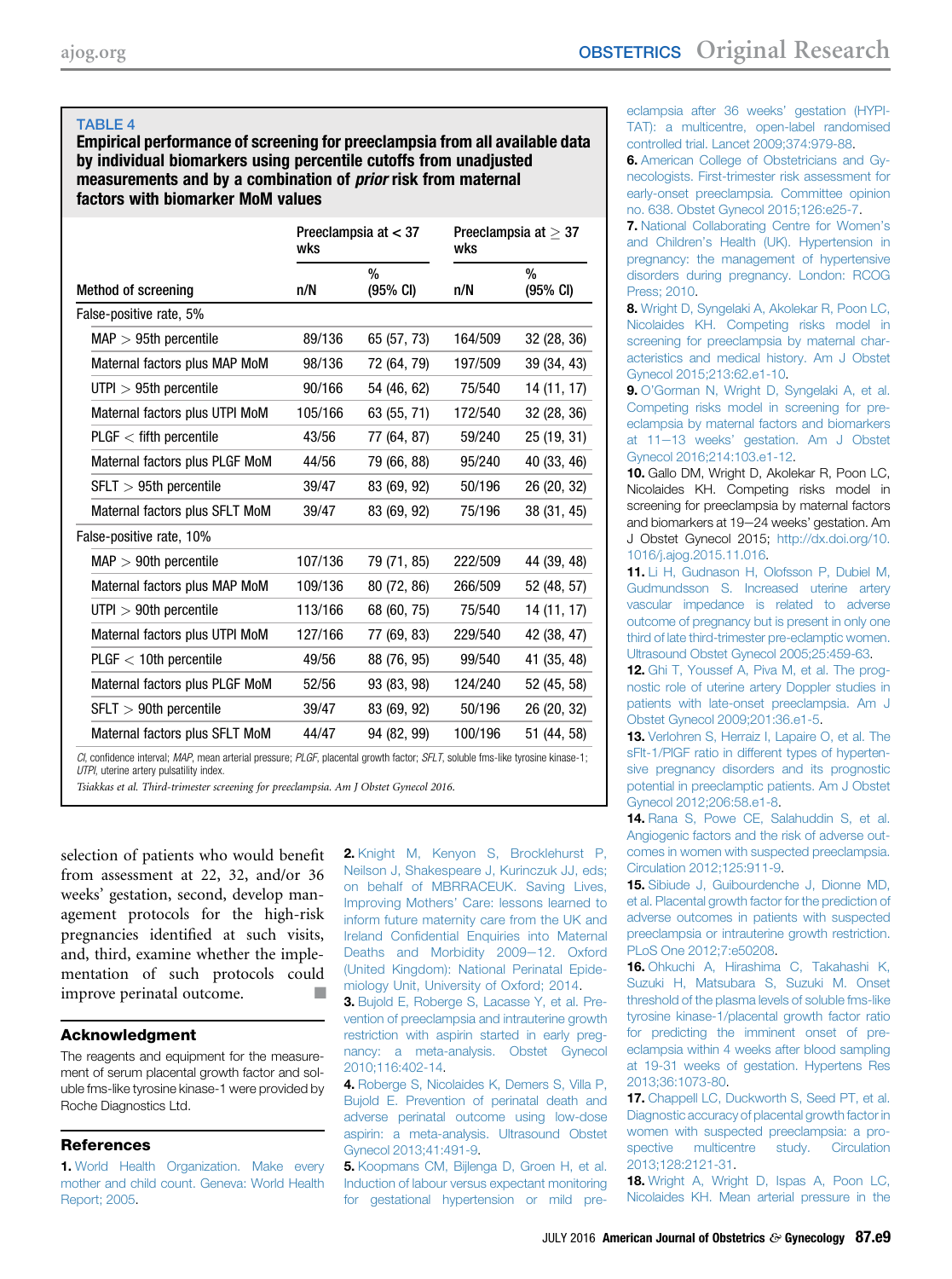<span id="page-9-0"></span>[three trimesters of pregnancy: effects of](http://refhub.elsevier.com/S0002-9378(16)00300-8/sref18) [maternal characteristics and medical history.](http://refhub.elsevier.com/S0002-9378(16)00300-8/sref18) [Ultrasound Obstet Gynecol 2015;45:698-706.](http://refhub.elsevier.com/S0002-9378(16)00300-8/sref18) 19. [Tayyar A, Guerra L, Wright A, Wright D,](http://refhub.elsevier.com/S0002-9378(16)00300-8/sref19) [Nicolaides KH. Uterine artery pulsatility index in](http://refhub.elsevier.com/S0002-9378(16)00300-8/sref19) [the three trimesters of pregnancy: effects of](http://refhub.elsevier.com/S0002-9378(16)00300-8/sref19) [maternal characteristics and medical history.](http://refhub.elsevier.com/S0002-9378(16)00300-8/sref19) [Ultrasound Obstet Gynecol 2015;45:689-97](http://refhub.elsevier.com/S0002-9378(16)00300-8/sref19).

20. [Tsiakkas A, Duvdevani N, Wright A,](http://refhub.elsevier.com/S0002-9378(16)00300-8/sref20) [Wright D, Nicolaides KH. Serum placental](http://refhub.elsevier.com/S0002-9378(16)00300-8/sref20) [growth factor in the three trimesters of preg](http://refhub.elsevier.com/S0002-9378(16)00300-8/sref20)[nancy: effects of maternal characteristics and](http://refhub.elsevier.com/S0002-9378(16)00300-8/sref20) [medical history. Ultrasound Obstet Gynecol](http://refhub.elsevier.com/S0002-9378(16)00300-8/sref20) [2015;45:591-8.](http://refhub.elsevier.com/S0002-9378(16)00300-8/sref20)

21. [Tsiakkas A, Duvdevani N, Wright A,](http://refhub.elsevier.com/S0002-9378(16)00300-8/sref21) [Wright D, Nicolaides KH. Serum soluble fms-like](http://refhub.elsevier.com/S0002-9378(16)00300-8/sref21) [tyrosine kinase-1 in the three trimesters of](http://refhub.elsevier.com/S0002-9378(16)00300-8/sref21) [pregnancy: effects of maternal characteristics](http://refhub.elsevier.com/S0002-9378(16)00300-8/sref21) [and medical history. Ultrasound Obstet Gynecol](http://refhub.elsevier.com/S0002-9378(16)00300-8/sref21) [2015;45:584-90](http://refhub.elsevier.com/S0002-9378(16)00300-8/sref21).

22. [Garcia-Tizon Larroca S, Tayyar A, Poon LC,](http://refhub.elsevier.com/S0002-9378(16)00300-8/sref22) [Wright D, Nicolaides KH. Competing risks model](http://refhub.elsevier.com/S0002-9378(16)00300-8/sref22) [in screening for preeclampsia by biophysical and](http://refhub.elsevier.com/S0002-9378(16)00300-8/sref22) [biochemical markers at 30](http://refhub.elsevier.com/S0002-9378(16)00300-8/sref22)-33 weeks' gesta[tion. Fetal Diagn Ther 2014;36:9-17](http://refhub.elsevier.com/S0002-9378(16)00300-8/sref22).

23. [Albaiges G, Missfelder-Lobos H, Lees C,](http://refhub.elsevier.com/S0002-9378(16)00300-8/sref23) [Parra M, Nicolaides KH. One-stage screening](http://refhub.elsevier.com/S0002-9378(16)00300-8/sref23) [for pregnancy complications by color Doppler](http://refhub.elsevier.com/S0002-9378(16)00300-8/sref23) [assessment of the uterine arteries at 23](http://refhub.elsevier.com/S0002-9378(16)00300-8/sref23) weeks' [gestation. Obstet Gynecol 2000;96:](http://refhub.elsevier.com/S0002-9378(16)00300-8/sref23) [559-64](http://refhub.elsevier.com/S0002-9378(16)00300-8/sref23).

24. [Poon LC, Zymeri NA, Zamprakou A,](http://refhub.elsevier.com/S0002-9378(16)00300-8/sref24) [Syngelaki A, Nicolaides KH. Protocol for mea](http://refhub.elsevier.com/S0002-9378(16)00300-8/sref24)surement of mean arterial pressure at  $11-13$ weeks' [gestation. Fetal Diagn Ther 2012;31:](http://refhub.elsevier.com/S0002-9378(16)00300-8/sref24) [42-8.](http://refhub.elsevier.com/S0002-9378(16)00300-8/sref24)

25. [Robinson HP, Fleming JE. A critical evalua](http://refhub.elsevier.com/S0002-9378(16)00300-8/sref25)[tion of sonar crown rump length measurements.](http://refhub.elsevier.com/S0002-9378(16)00300-8/sref25) [Br J Obstet Gynaecol 1975;82:702-10](http://refhub.elsevier.com/S0002-9378(16)00300-8/sref25).

26. [Snijders RJ, Nicolaides KH. Fetal biometry at](http://refhub.elsevier.com/S0002-9378(16)00300-8/sref26) 14-40 weeks' [gestation. Ultrasound Obstet](http://refhub.elsevier.com/S0002-9378(16)00300-8/sref26) [Gynecol 1994;4:34-48](http://refhub.elsevier.com/S0002-9378(16)00300-8/sref26).

27. [Brown MA, Lindheimer MD, de Swiet M, Van](http://refhub.elsevier.com/S0002-9378(16)00300-8/sref27) [Assche A, Moutquin JM. The classi](http://refhub.elsevier.com/S0002-9378(16)00300-8/sref27)fication and [diagnosis of the hypertensive disorders of preg](http://refhub.elsevier.com/S0002-9378(16)00300-8/sref27)[nancy: statement from the International Society](http://refhub.elsevier.com/S0002-9378(16)00300-8/sref27) [for the Study of Hypertension in Pregnancy](http://refhub.elsevier.com/S0002-9378(16)00300-8/sref27) [\(ISSHP\). Hypertens Pregnancy 2001;20:IX-XIV.](http://refhub.elsevier.com/S0002-9378(16)00300-8/sref27)

28. [Wright D, Akolekar R, Syngelaki A, Poon LC,](http://refhub.elsevier.com/S0002-9378(16)00300-8/sref28) [Nicolaides KH. A competing risks model in early](http://refhub.elsevier.com/S0002-9378(16)00300-8/sref28) [screening for preeclampsia. Fetal Diagn Ther](http://refhub.elsevier.com/S0002-9378(16)00300-8/sref28) [2012;32:171-8](http://refhub.elsevier.com/S0002-9378(16)00300-8/sref28).

29. R Development Core Team. R. A language and environment for statistical computing. R Foundation for Statistical Computing, Vienna, Austria. 2011. Available at: [http://www.R](http://www.R-project.org/)[project.org/](http://www.R-project.org/). Accessed October 10, 2015.

30. Therneau T. A package for survival analysis in S. R package version 2.37-7. 2014. Available at: [http://CRAN.R-project.org/package](http://CRAN.R-project.org/package=survival)=[survival](http://CRAN.R-project.org/package=survival). Accessed October 10, 2015.

31. [Robin X, Turck N, Hainard A, et al. pROC: an](http://refhub.elsevier.com/S0002-9378(16)00300-8/sref31) [open-source package for R and S](http://refhub.elsevier.com/S0002-9378(16)00300-8/sref31)+ [to analyze](http://refhub.elsevier.com/S0002-9378(16)00300-8/sref31) [and compare ROC curves. BMC Bioinformatics](http://refhub.elsevier.com/S0002-9378(16)00300-8/sref31) [2011;12:77-84](http://refhub.elsevier.com/S0002-9378(16)00300-8/sref31).

32. [Chaiworapongsa T, Romero R, Savasan ZA,](http://refhub.elsevier.com/S0002-9378(16)00300-8/sref32) [et al. Maternal plasma concentrations of](http://refhub.elsevier.com/S0002-9378(16)00300-8/sref32) [angiogenic/anti-angiogenic factors are of prog](http://refhub.elsevier.com/S0002-9378(16)00300-8/sref32)[nostic value in patients presenting to the](http://refhub.elsevier.com/S0002-9378(16)00300-8/sref32) [obstetrical triage area with the suspicion of](http://refhub.elsevier.com/S0002-9378(16)00300-8/sref32) [preeclampsia. J Matern Fetal Neonatal Med](http://refhub.elsevier.com/S0002-9378(16)00300-8/sref32) [2011;24:1187-207](http://refhub.elsevier.com/S0002-9378(16)00300-8/sref32).

33. [Nicolaides KH. Turning the pyramid of pre](http://refhub.elsevier.com/S0002-9378(16)00300-8/sref33)[natal care. Fetal Diagn Ther 2011;29:183-96.](http://refhub.elsevier.com/S0002-9378(16)00300-8/sref33)

34. [Witlin GA, Saade GR, Mattar FM, Sibai BM.](http://refhub.elsevier.com/S0002-9378(16)00300-8/sref34) [Predictors of neonatal outcome in women with](http://refhub.elsevier.com/S0002-9378(16)00300-8/sref34) [severe pre-eclampsia or eclampsia between 24](http://refhub.elsevier.com/S0002-9378(16)00300-8/sref34) and 33 weeks' [gestation. Am J Obstet Gynecol](http://refhub.elsevier.com/S0002-9378(16)00300-8/sref34) [2000;182:607-11](http://refhub.elsevier.com/S0002-9378(16)00300-8/sref34).

35. [Bellamy L, Casas JP, Hingorani AD,](http://refhub.elsevier.com/S0002-9378(16)00300-8/sref35) [Williams DJ. Pre-eclampsia and risk of cardio](http://refhub.elsevier.com/S0002-9378(16)00300-8/sref35)[vascular disease and cancer in later life: sys](http://refhub.elsevier.com/S0002-9378(16)00300-8/sref35)[tematic review and meta-analysis. BMJ](http://refhub.elsevier.com/S0002-9378(16)00300-8/sref35) [2007;335:974](http://refhub.elsevier.com/S0002-9378(16)00300-8/sref35).

36. [von Dadelszen P, Magee LA, Roberts JM.](http://refhub.elsevier.com/S0002-9378(16)00300-8/sref36) Subclassifi[cation of pre-eclampsia. Hypertens](http://refhub.elsevier.com/S0002-9378(16)00300-8/sref36) [Pregnancy 2003;22:143-8.](http://refhub.elsevier.com/S0002-9378(16)00300-8/sref36)

37. [Moldenhauer JS, Stanek J, Warshak C,](http://refhub.elsevier.com/S0002-9378(16)00300-8/sref37) [Khoury J, Sibai B. The frequency and severity of](http://refhub.elsevier.com/S0002-9378(16)00300-8/sref37) placental fi[ndings in women with pre-eclampsia](http://refhub.elsevier.com/S0002-9378(16)00300-8/sref37) [are gestational age dependent. Am J Obstet](http://refhub.elsevier.com/S0002-9378(16)00300-8/sref37) [Gynecol 2003;189:1173-7](http://refhub.elsevier.com/S0002-9378(16)00300-8/sref37).

38. [Yu CK, Khouri O, Onwudiwe N,](http://refhub.elsevier.com/S0002-9378(16)00300-8/sref38) [Spiliopoulos Y, Nicolaides KH. Fetal Medicine](http://refhub.elsevier.com/S0002-9378(16)00300-8/sref38) [Foundation Second-Trimester Screening Group.](http://refhub.elsevier.com/S0002-9378(16)00300-8/sref38) [Prediction of pre-eclampsia by uterine artery](http://refhub.elsevier.com/S0002-9378(16)00300-8/sref38) [Doppler imaging: relationshipto gestational age at](http://refhub.elsevier.com/S0002-9378(16)00300-8/sref38) [delivery and small-for-gestational age. Ultrasound](http://refhub.elsevier.com/S0002-9378(16)00300-8/sref38) [Obstet Gynecol 2008;31:310-3](http://refhub.elsevier.com/S0002-9378(16)00300-8/sref38).

39. [Poon LC, Volpe N, Muto B, Yu CK,](http://refhub.elsevier.com/S0002-9378(16)00300-8/sref39) [Syngelaki A, Nicolaides KH. Second-trimester](http://refhub.elsevier.com/S0002-9378(16)00300-8/sref39) [uterine artery Doppler in the prediction of still](http://refhub.elsevier.com/S0002-9378(16)00300-8/sref39)[births. Fetal Diagn Ther 2013;33:28-35.](http://refhub.elsevier.com/S0002-9378(16)00300-8/sref39)

40. Andrietti S, Silva M, Wright A, Wright D, Nicolaides KH. Competing risks model in screening for preeclampsia by maternal factors and biomarkers at 35-37 weeks' gestation. Ultrasound Obstet Gynecol 2015; [http://dx.doi.](http://dx.doi.org/10.1002/uog.15812) [org/10.1002/uog.15812.](http://dx.doi.org/10.1002/uog.15812)

#### Author and article information

From the Harris Birthright Research Centre for Fetal Medicine, King's College, London (Drs Tsiakkas, Saiid, and Nicolaides), and Institute of Health Research, University of Exeter, Exeter (Drs A. Wright and D. Wright), United Kingdom.

Received Oct. 16, 2015; revised Nov. 14, 2015; accepted Feb. 5, 2016.

This study was supported by grants from the Fetal Medicine Foundation (Charity number 1037116) and by the European Union 7th Framework Programme-FP7-Health-2013-Innovation-2 (ASPRE Project number 601852).

The authors report no conflict of interest.

Corresponding author: Professor K. H. Nicolaides, MD. [kypros@fetalmedicine.com](mailto:kypros@fetalmedicine.com)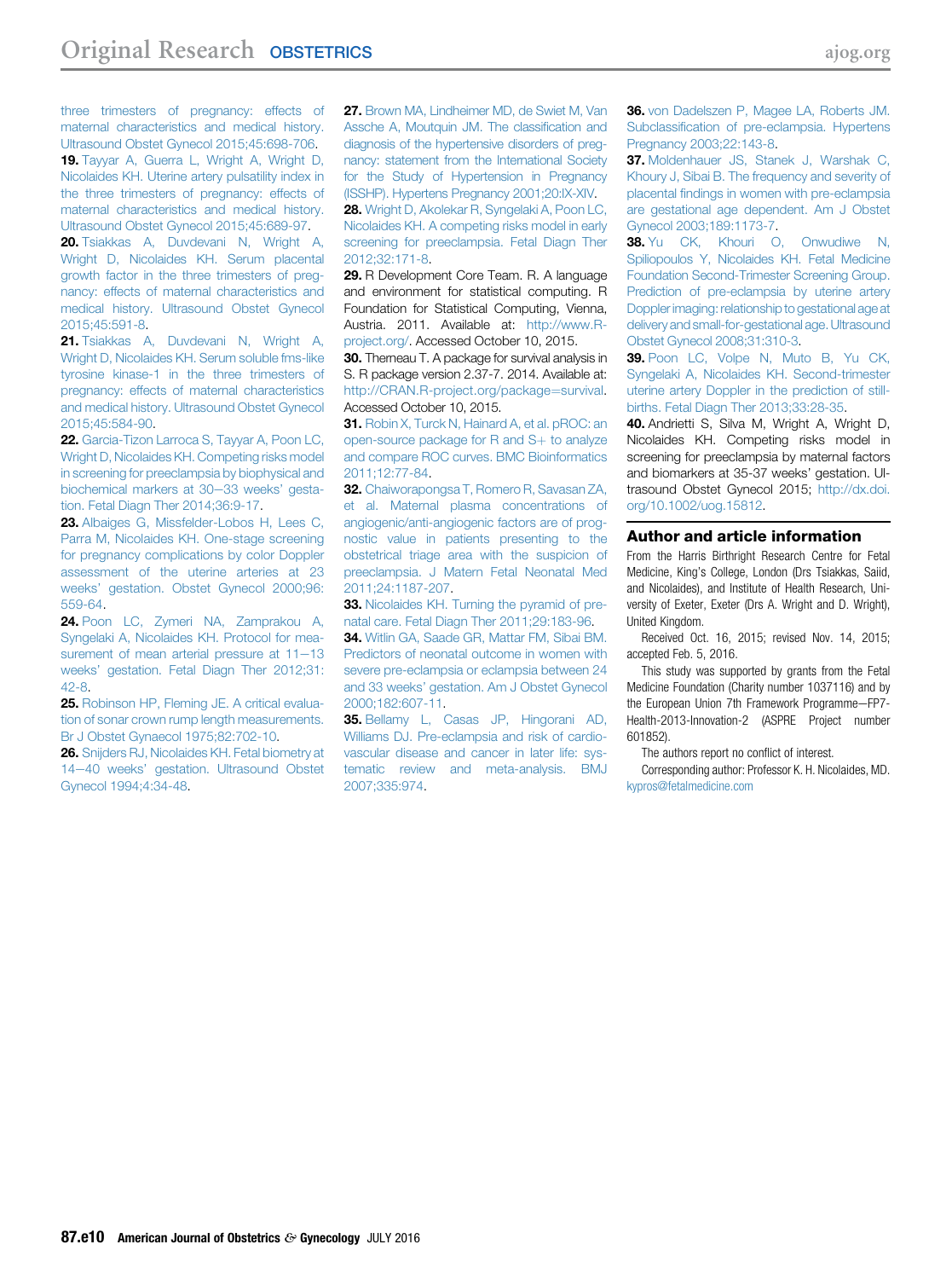# [ajog.org](http://www.AJOG.org)

<span id="page-10-0"></span>SUPPLEMENTAL TABLE 1 Maternal and pregnancy characteristics in the screening population with data on biomarkers

|                                       | Mean arterial pressure                                                                |                                | Uterine artery pulsatility index    |                                                  | <b>Serum PLGF</b>                 |                                                  | Serum SFLT                        |                                                  |
|---------------------------------------|---------------------------------------------------------------------------------------|--------------------------------|-------------------------------------|--------------------------------------------------|-----------------------------------|--------------------------------------------------|-----------------------------------|--------------------------------------------------|
| <b>Maternal factors</b>               | <b>Unaffected</b><br>$(n = 28, 397)$                                                  | Preeclampsia<br>$(n = 645)$    | <b>Unaffected</b><br>$(n = 30,229)$ | Preeclampsia<br>$(n = 706)$                      | <b>Unaffected</b><br>$(n = 9827)$ | Preeclampsia<br>$(n = 296)$                      | <b>Unaffected</b><br>$(n = 8021)$ | Preeclampsia<br>$(n = 243)$                      |
| Maternal age, y,<br>median (IQR)      | 31.3<br>(26.7, 35.0)                                                                  | 31.3<br>(26.5, 35.3)           | 31.3<br>(26.8, 35.0)                | 31.55<br>(26.925, 35.7)                          | 31.1<br>(26.7, 34.8)              | 31.35<br>(26.95, 34.8)                           | 30.9<br>(26.6, 34.7)              | 31.5<br>(27.0, 35.0)                             |
| Maternal weight,<br>kg, median (IQR)  | 75.3 (67.7, 85.5)                                                                     | 83.0 $(72.0, 97.3)^a$          | 75.1 (67.5, 85.3)                   | 82.9 (72.0, 97.2) <sup>a</sup>                   | 76.5 (68.5, 87.0)                 | 83.5 $(72.0, 97.8)^a$                            | 76.7 (68.5, 87.2)                 | 84.5 (72.9, 98.5) <sup>a</sup>                   |
| Maternal height,<br>cm, median (IQR)  | 165 (160, 169)                                                                        | 164 (159, 168) <sup>a</sup>    | 165 (160, 169)                      | 164 (160, 169)                                   | 165 (160, 169)                    | 164 (159, 168) <sup>a</sup>                      | 165 (160, 169)                    | 164 (159, 168) <sup>a</sup>                      |
| Body mass index,<br>median (IQR)      | 27.8 (25.2, 31.4)                                                                     | 31.0 (27.3, 35.5) <sup>a</sup> |                                     | 27.8 (25.1, 31.4) 30.7 (27.3, 35.4) <sup>a</sup> |                                   | 28.1 (25.4, 31.9) 31.2 (27.5, 35.5) <sup>a</sup> |                                   | 28.2 (25.3, 32.0) 31.3 (27.9, 35.7) <sup>a</sup> |
| Gestational age,<br>wks, median (IQR) | 32.3 (32.0, 32.9)                                                                     | 32.2 (32.0, 32.6) <sup>a</sup> |                                     | 32.3 (32.0, 32.9) 32.2 (32.0, 32.7) <sup>a</sup> |                                   | 32.2 (32.0, 32.5) 32.1 (32.0, 32.4)              |                                   | 32.2 (32.0, 32.5) 32.1 (32.0, 32.4)              |
| Racial origin                         |                                                                                       | $\mathbf{a}$                   |                                     | $\mathbf{a}$                                     |                                   | $\mathbf{a}$                                     |                                   | $\mathbf{a}$                                     |
| White, n, %                           | 19,903 (70.1)                                                                         | 352 (54.6)                     | 21,255 (70.3)                       | 383 (54.3)                                       | 7,207 (73.3)                      | 171 (57.8)                                       | 6,044 (75.4)                      | 148 (60.9)                                       |
| Afro-Caribbean,<br>n, %               | 5,284 (18.6)                                                                          | 239 (37.1)                     | 5,538 (18.3)                        | 265 (37.5)                                       | 1,831 (18.6)                      | 104(35.1)                                        | 1,357 (16.9)                      | 78 (32.1)                                        |
| South Asian,<br>n, %                  | 1,629(5.7)                                                                            | 32(5.0)                        | 1,764(5.8)                          | 33(4.7)                                          | 369 (3.8)                         | 11(3.7)                                          | 294 (3.7)                         | 11(4.5)                                          |
| East Asian, n, %                      | 886 (3.1)                                                                             | 10(1.6)                        | 947(3.1)                            | 12(1.7)                                          | 191 (1.9)                         | 6(2.0)                                           | 147(1.8)                          | 4(1.7)                                           |
| Mixed, n, %                           | 695 (2.5)                                                                             | 12(1.9)                        | 725 (2.4)                           | 13(1.8)                                          | 229(2.3)                          | 4(1.4)                                           | 179 (2.2)                         | 2(0.8)                                           |
| <b>Medical history</b>                |                                                                                       |                                |                                     |                                                  |                                   |                                                  |                                   |                                                  |
| Chronic<br>hypertension,<br>n, %      | 309(1.1)                                                                              | $85(13.2)^a$                   | 353(1.2)                            | 104 $(14.7)^a$                                   | 109(1.1)                          | 40 $(13.5)^a$                                    | 94(1.2)                           | 34 $(14.0)^a$                                    |
| <b>Diabetes</b><br>mellitus, n, %     | 273(1.0)                                                                              | 19 $(3.0)^a$                   | 285 (0.9)                           | 17 $(2.4)^a$                                     | 97(1.0)                           | 4(1.4)                                           | 75 (0.9)                          | 3(1.2)                                           |
| SLE/APS, n, %                         | 53(0.2)                                                                               | 0(0.0)                         | 57(0.2)                             | 1(0.1)                                           | 16(0.2)                           | 0(0.0)                                           | 15(0.2)                           | 0(0.0)                                           |
|                                       | Tsiakkas et al. Third-trimester screening for preeclampsia. Am J Obstet Gynecol 2016. |                                |                                     |                                                  |                                   |                                                  |                                   | (continued)                                      |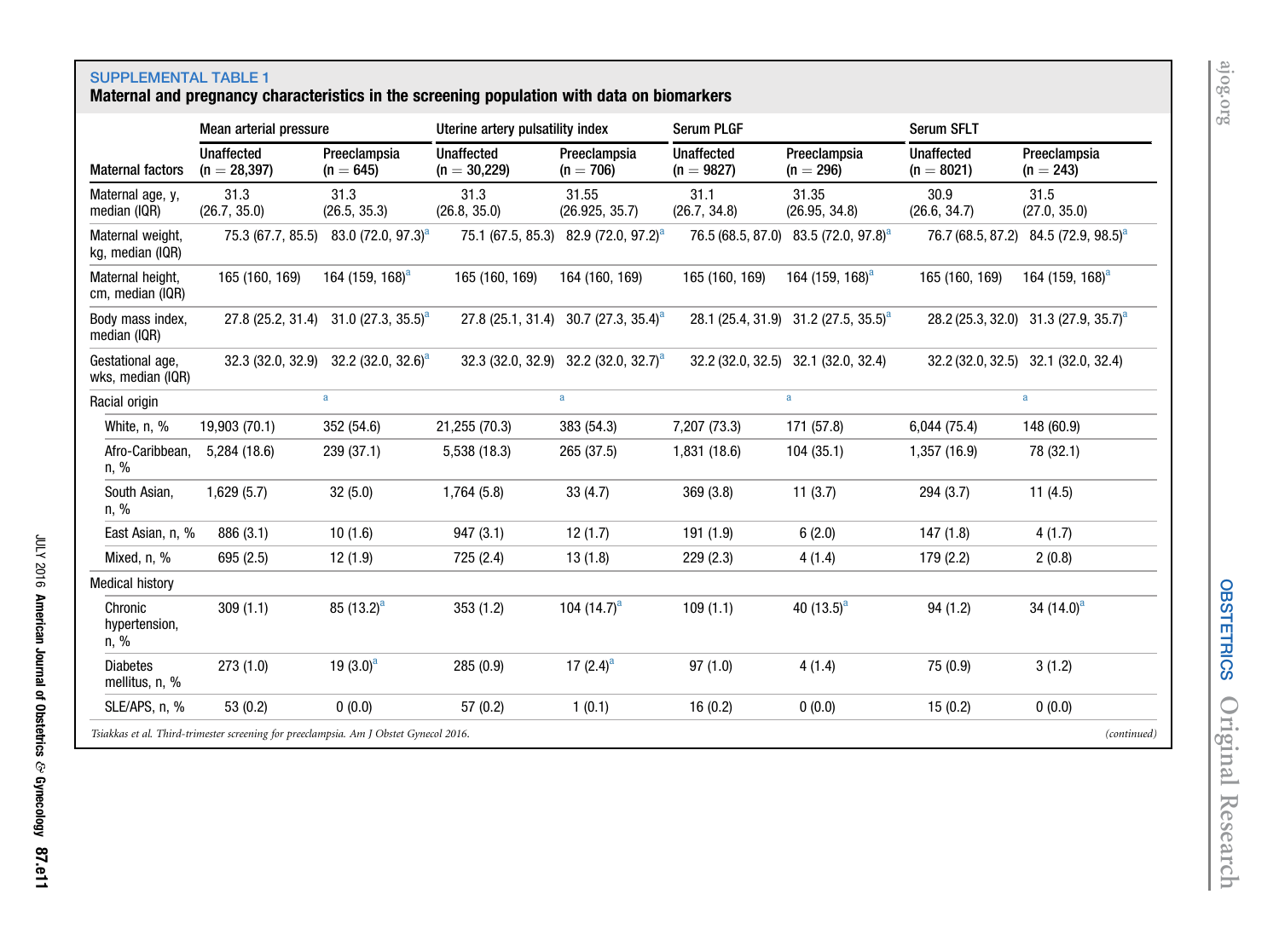## Maternal and pregnancy characteristics in the screening population with data on biomarkers (continued)

|                                                | Mean arterial pressure              |                             | Uterine artery pulsatility index                                                                                                                                                                                      |                             | <b>Serum PLGF</b>                 |                             | <b>Serum SFLT</b>                 |                             |
|------------------------------------------------|-------------------------------------|-----------------------------|-----------------------------------------------------------------------------------------------------------------------------------------------------------------------------------------------------------------------|-----------------------------|-----------------------------------|-----------------------------|-----------------------------------|-----------------------------|
| <b>Maternal factors</b>                        | <b>Unaffected</b><br>$(n = 28,397)$ | Preeclampsia<br>$(n = 645)$ | <b>Unaffected</b><br>$(n = 30,229)$                                                                                                                                                                                   | Preeclampsia<br>$(n = 706)$ | <b>Unaffected</b><br>$(n = 9827)$ | Preeclampsia<br>$(n = 296)$ | <b>Unaffected</b><br>$(n = 8021)$ | Preeclampsia<br>$(n = 243)$ |
| Conception                                     | 809 (2.9)                           | 29 $(4.5)^a$                | 847 (2.8)                                                                                                                                                                                                             | 35 $(5.0)^a$                | 312(3.2)                          | 16 $(5.4)^a$                | 231 (2.9)                         | 10(4.1)                     |
| Natural, n, %                                  |                                     |                             |                                                                                                                                                                                                                       |                             |                                   |                             |                                   |                             |
| In vitro<br>fertilization,<br>n, %             | 27,340 (96.3)                       | 613 (95.0%)                 | 29,084 (96.2)                                                                                                                                                                                                         | 671 (95.0)                  | 9,507 (96.7)                      | 283 (95.6)                  | 7,757 (96.7)                      | 233 (95.9)                  |
| Ovulation<br>induction drugs,<br>n, %          | 754 (2.7)                           | 24 (3.7%)                   | 817(2.7)                                                                                                                                                                                                              | 25(3.5)                     | 229(2.3)                          | 8(2.7)                      | 190 (2.4)                         | 5(2.1)                      |
| Family history of<br>preeclampsia, n, %        | 303(1.1)                            | 8(1.2)                      | 328(1.1)                                                                                                                                                                                                              | 10(1.4)                     | 91 (0.9)                          | 5(1.7)                      | 74 (0.9)                          | 5(2.1)                      |
| Parity                                         |                                     | a                           |                                                                                                                                                                                                                       | a                           |                                   | a                           |                                   | a                           |
| Nulliparous,<br>n, %                           | 13,931 (49.1)                       | 395 (61.2)                  | 14,850 (49.1)                                                                                                                                                                                                         | 425 (60.2)                  | 4,758 (48.4)                      | 172 (58.1)                  | 3,899 (48.6)                      | 142 (58.4)                  |
| Parous with no<br>previous PE,<br>n, %         | 13,712 (48.3)                       | 176 (27.3)                  | 14,546 (48.1)                                                                                                                                                                                                         | 192 (27.2)                  | 4,749 (48.3)                      | 84 (28.4)                   | 3,860(48.1)                       | 64 (26.3)                   |
| Parous with<br>previous PE,<br>n, %            | 754 (2.7)                           | 74 (11.5)                   | 833 (2.8)                                                                                                                                                                                                             | 89 (12.6)                   | 320 (3.3)                         | 40 (13.5)                   | 262 (3.3)                         | 37 (15.2)                   |
| Interpregnancy<br>interval, y, median<br>(IQR) | 3.0(2.0, 4.9)                       | 3.7 $(2.4, 6.7)^a$          | 3.0(2.0, 4.9)                                                                                                                                                                                                         | 3.7 $(2.3, 6.8)^a$          | 3.1(2.1, 5.2)                     | 3.75 $(2.4, 6.2)^a$         | 3.1(2.1, 5.1)                     | $4.1$ (2.6, 6.2)            |
| Outcome: delivery<br>at $<$ 37 wks             | 1155(4.0)                           | 136 $(21.1)^a$              | 1279 (4.2)                                                                                                                                                                                                            | 166 $(23.5)^a$              | 430 (4.4%)                        | 56 $(19.0)^a$               | 359(4.5)                          | 47 $(19.3)^a$               |
|                                                |                                     |                             | Data provided as median (interquartile range) or n (percentage). Comparisons between outcome groups were by $\chi^2$ or Fisher exact test for categorical variables and Mann-Whitney U test for continuous variables. |                             |                                   |                             |                                   |                             |
|                                                |                                     |                             | APS, antiphospholipid syndrome; IQR, interquartile range; PE, preeclampsia; PLGF, placental growth factor; SFLT, soluble fms-like tyrosine kinase-1; SLE, systemic lupus erythematosus.                               |                             |                                   |                             |                                   |                             |

<sup>a</sup> Significance value,  $P < .05$ .

Tsiakkas et al. Third-trimester screening for preeclampsia. Am J Obstet Gynecol <sup>2016</sup>.

<span id="page-11-0"></span>87.e12

American Journal of Obstetrics

&

Gynecology

JULY 2016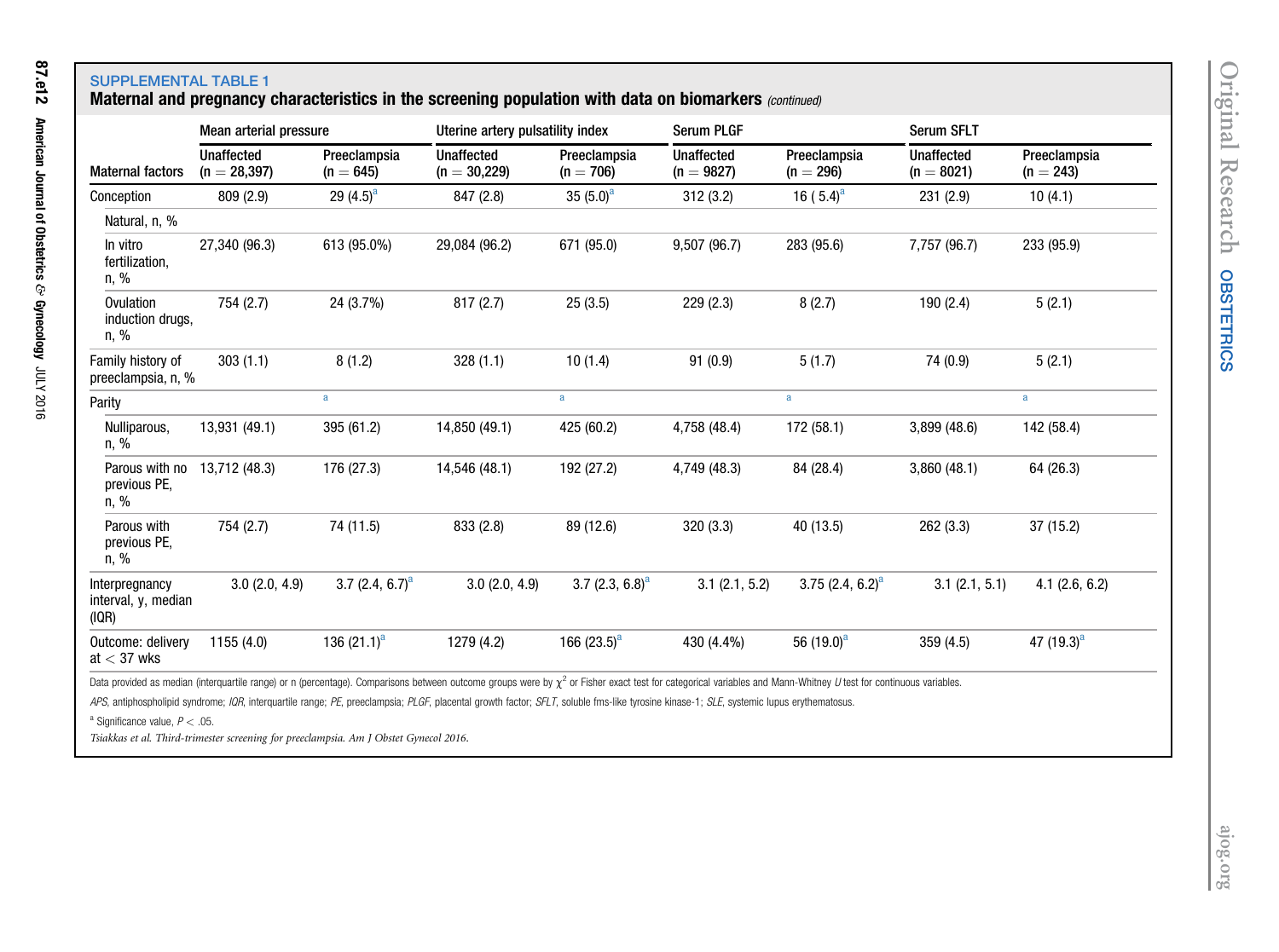### <span id="page-12-0"></span>Maternal and pregnancy characteristics in the population with complete data on all four biomarkers

| <b>Maternal factors</b>                  | <b>Unaffected</b><br>$(n = 7693)$ | Preeclampsia<br>$(n = 234)$    | PIH<br>$(n = 201)$             |
|------------------------------------------|-----------------------------------|--------------------------------|--------------------------------|
| Maternal age, y, median (IQR)            | 31.0 (26.6, 34.7)                 | 31.5 (27.0, 34.9)              | 31.2 (27.5, 36.0)              |
| Maternal weight, kg, median (IQR)        | 76.7 (68.5, 87.1)                 | 84.6 (72.4, 98.7) <sup>a</sup> | 83.4 (74.5, 96.0) <sup>a</sup> |
| Maternal height, cm, median (IQR)        | 165 (160, 169)                    | 164 (159, 168)                 | 165 (160, 170)                 |
| Body mass index, median (IQR)            | 28.2 (25.4, 32.0)                 | 31.3 (27.5, 35.7) <sup>a</sup> | 30.7 (27.7, 34.8) <sup>a</sup> |
| Gestational age, wks, median (IQR)       | 32.2 (32.0, 32.5)                 | 32.1 (32.0, 32.4) <sup>a</sup> | 32.1 (32.0, 32.4)              |
| Racial origin                            |                                   | a                              | a                              |
| White, n, %                              | 5,802 (75.4)                      | 142 (60.7)                     | 121 (60.2)                     |
| Afro-Caribbean, n, %                     | 1,293 (16.8)                      | 76 (32.5)                      | 60 (29.9)                      |
| South Asian, n, %                        | 286 (3.7)                         | 10(4.3)                        | 11(5.5)                        |
| East Asian, n, %                         | 142 (1.9)                         | 4(1.7)                         | 3(1.5)                         |
| Mixed, n, %                              | 170 (2.2)                         | 2(0.9)                         | 6(3.0)                         |
| <b>Medical history</b>                   |                                   |                                |                                |
| Chronic hypertension, n, %               | 90(1.2)                           | 32 $(13.7)^a$                  | 0(0.0)                         |
| Diabetes mellitus, n, %                  | 73 (1.0)                          | 3(1.3)                         | 4(2.0)                         |
| SLE/APS, n, %                            | 15(0.2)                           | 0(0.0)                         | 0(0.0)                         |
| Conception                               | 224(2.9)                          | 9(3.9)                         | 11(5.5)                        |
| Natural, n, %                            |                                   |                                |                                |
| In vitro fertilization, n, %             | 7,438 (96.7)                      | 225 (96.2)                     | 193 (96.0)                     |
| Ovulation induction drugs, n, %          | 184(2.4)                          | 5(2.1)                         | 5(2.5)                         |
| Family history of preeclampsia, n, %     | 71 (0.9)                          | 4(1.7)                         | 3(1.5)                         |
| Parity                                   |                                   | a                              | a                              |
| Nulliparous, n, %                        | 3,747(48.7)                       | 136 (58.1)                     | 124 (61.7)                     |
| Parous with no previous PE, n, %         | 3,697(48.1)                       | 63 (26.9)                      | 55 (27.4)                      |
| Parous with previous PE, n (%)           | 249 (3.2)                         | 35 (15.0)                      | 22 (11.0)                      |
| Interpregnancy interval, y, median (IQR) | 3.1(2.1, 5.1)                     | 4.1 $(2.6, 6.3)^a$             | 3.4(2.1, 6.1)                  |
| Outcome: delivery at $<$ 37 wks          | 341 (4.4)                         | 44 $(18.8)^a$                  | 14(7.0)                        |

Data are provided as median (interquartile range) or n (percentage). Comparisons between outcome groups were by  $\chi^2$  or Fisher exact test for categorical variables and Mann-Whitney U test for continuous variables.

APS, antiphospholipid syndrome; IQR, interquartile range; PE, preeclampsia; PIH, pregnancy induced hypertension; SLE, systemic lupus erythematosus.

<sup>a</sup> Significance value,  $P < .05$ .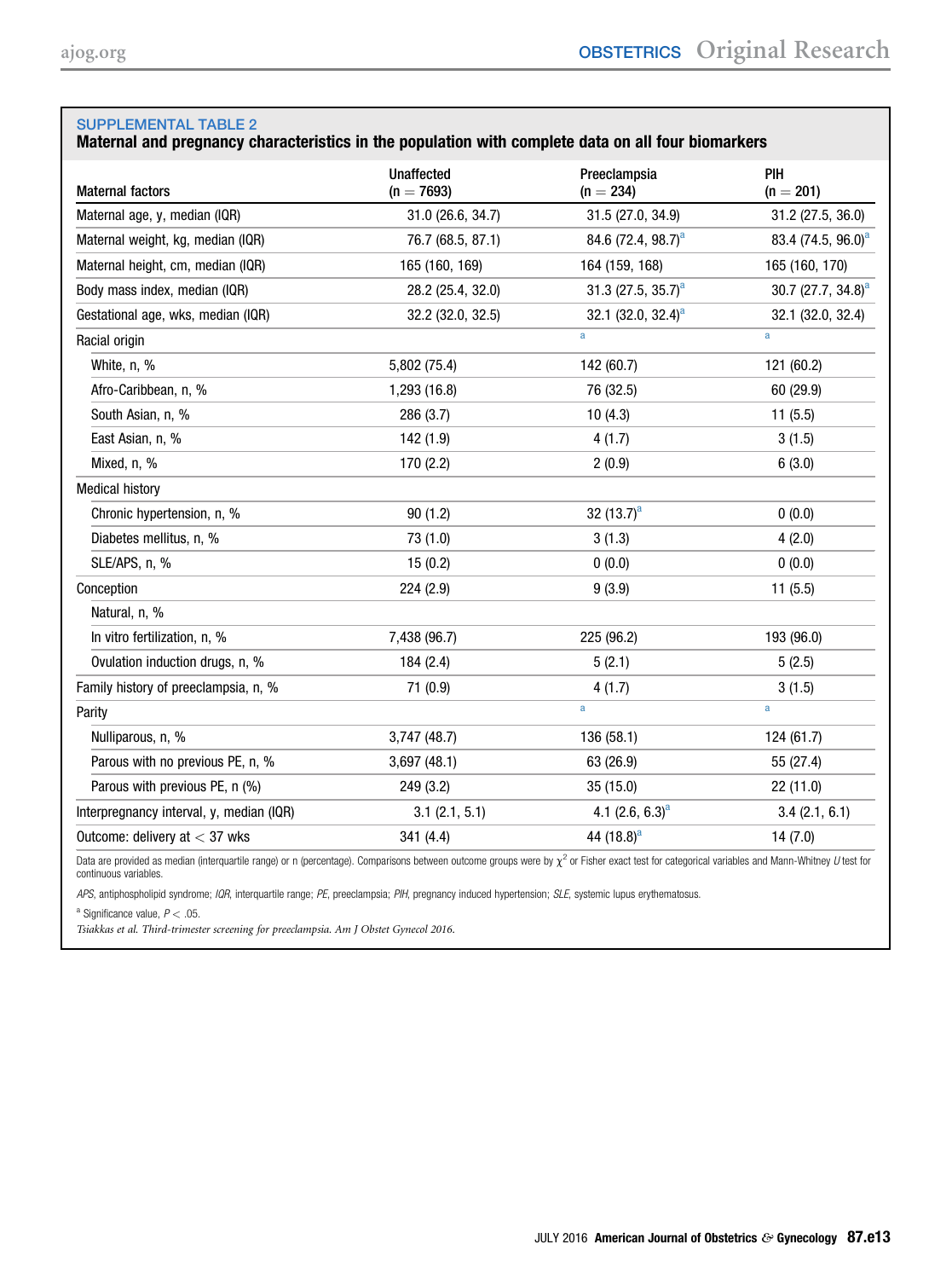#### <span id="page-13-0"></span>Characteristics of the screening population with data on maternal factors

| <b>Maternal factors</b>                           | <b>Unaffected</b><br>$(n = 117,710)$ | Preeclampsia<br>$(n = 2748)$   | PIH<br>$(n = 2948)$            |
|---------------------------------------------------|--------------------------------------|--------------------------------|--------------------------------|
| Maternal age, y, median (IQR)                     | 31.3 (26.7, 35.1)                    | 31.4 (26.6, 36.0) <sup>a</sup> | 31.8 $(27.2, 35.5)^a$          |
| Maternal weight, kg, median (IQR)                 | 75.2 (67.5, 85.3)                    | 83.0 $(72.0, 97.3)^a$          | 82.1 (73.5, 93.9) <sup>a</sup> |
| Maternal height, cm, median (IQR)                 | 164 (160, 169)                       | 163 (158, 167) <sup>a</sup>    | 165 (160, 169)                 |
| Body mass index, kg/m <sup>2</sup> , median (IQR) | 27.8 (25.1, 31.4)                    | 30.8 (27.3, 35.5) <sup>a</sup> | 30.1 (27.2, 34.5) <sup>a</sup> |
| Gestational age, wks, median (IQR)                | 32.3 (32.0, 32.9)                    | 32.2 (32.0, 32.7)              | 32.2 (32.0, 32.7)              |
| Racial origin                                     |                                      | $\mathbf{a}$                   | a                              |
| White, $n$ $%$                                    | 87,373 (74.2)                        | 1,585 (57.7)                   | 2,010 (68.2)                   |
| Afro-Caribbean, n, %                              | 18,313 (15.6)                        | 907 (33.0)                     | 668 (22.7)                     |
| South Asian, n, %                                 | 6,120(5.2)                           | 153 (5.6)                      | 148(5.0)                       |
| East Asian, n, %                                  | 3,106(2.6)                           | 47(1.7)                        | 53(1.8)                        |
| Mixed, n, %                                       | 2,798(2.4)                           | 56(2.0)                        | 69 (2.3)                       |
| <b>Medical history</b>                            |                                      |                                |                                |
| Chronic hypertension, n, %                        | 1,198(1.0)                           | 288 $(10.5)^a$                 | $(0.0)^a$                      |
| Diabetes mellitus, n, %                           | 893 (0.8)                            | 61 $(2.2)^a$                   | 35 $(1.2)^a$                   |
| SLE/APS, n, %                                     | 207(0.2)                             | 16 $(0.6)^a$                   | 9(0.3)                         |
| Conception                                        |                                      | a                              |                                |
| Natural, n, %                                     | 113,530 (96.5)                       | 2,595 (94.4)                   | 2,823 (95.8)                   |
| In vitro fertilization, n, %                      | 2,632 (2.2)                          | 111 $(4.0)$                    | 83(2.8)                        |
| Ovulation induction drugs, n, %                   | 1,548(1.3)                           | 42 (1.5)                       | 42 (1.4)                       |
| Family history of preeclampsia, n, %              | 4,243(3.6)                           | 201 $(7.3)^a$                  | 220 $(7.5)^a$                  |
| Parity                                            |                                      |                                |                                |
| Nulliparous, n, %                                 | 57,720 (49.0)                        | 1,718 (62.5)                   | 1,888 $(64.0)^a$               |
| Parous with no previous PE, n, %                  | 56,848 (48.3)                        | 672 (24.5)                     | 765 $(26.0)^a$                 |
| Parous with previous PE, n, %                     | 3,142(2.7)                           | 358 (13.0)                     | 295 $(10.0)^a$                 |
| Interpregnancy interval, y, median (IQR)          | 2.9(1.9, 4.8)                        | 3.9 $(2.3, 6.8)^a$             | 3.4 $(2.0, 5.7)^a$             |
| Outcome: delivery at $<$ 37 wks                   | 5742 (4.9)                           | 790 (28.7) <sup>a</sup>        | 209 $(7.0)^a$                  |
|                                                   |                                      |                                |                                |

Comparisons between unaffected groups were by  $\chi^2$  or Fisher exact test for categorical variables and Mann-Whitney U test for continuous variables.

APS, antiphospholipid syndrome; IQR, interquartile range; PE, preeclampsia; PIH, pregnancy induced hypertension; SLE, systemic lupus erythematosus.

<sup>a</sup> Significance value,  $P < .05$ .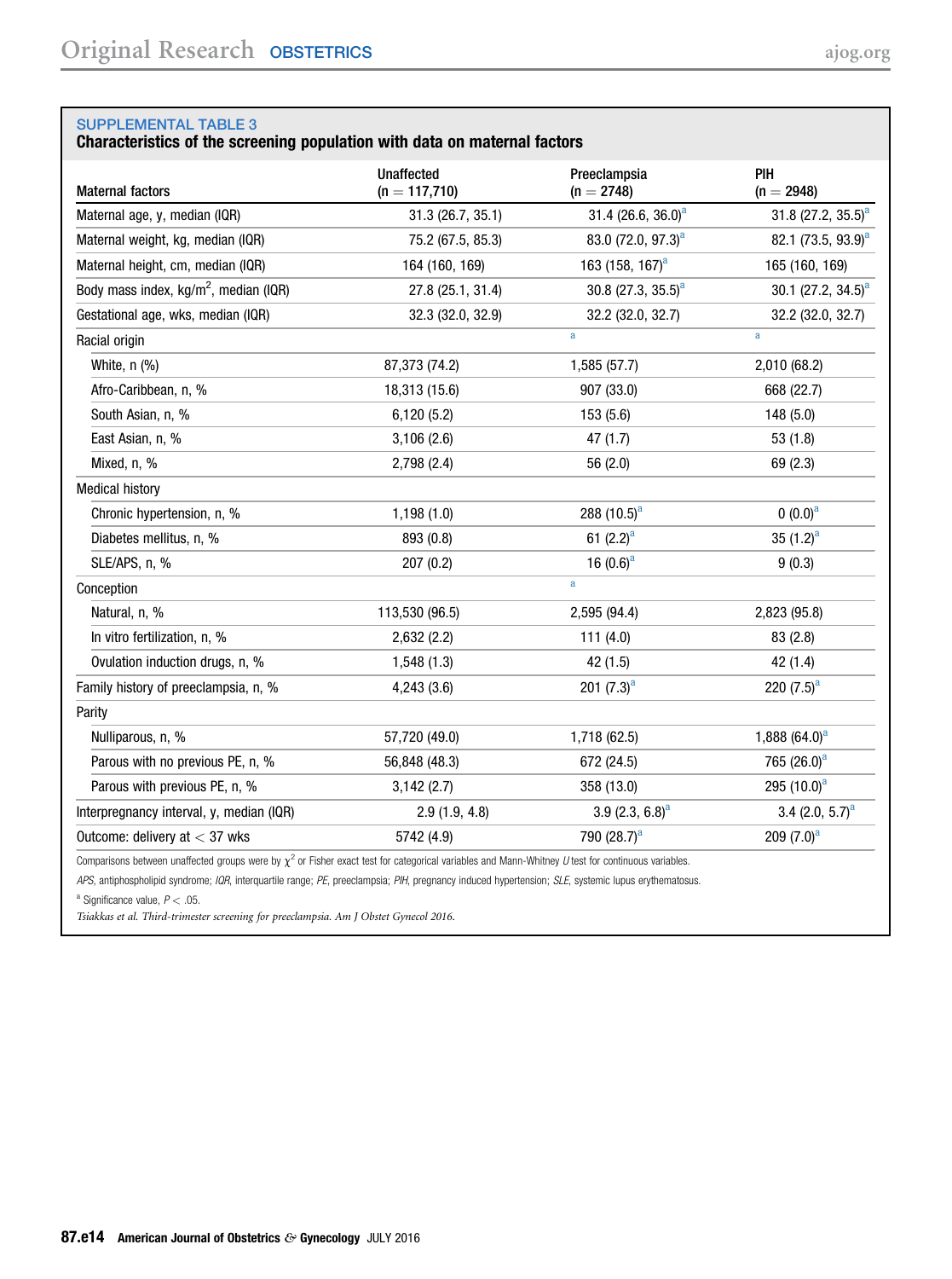<span id="page-14-0"></span>

| <b>Biomarker</b>                   | Estimate (95% confidence interval)    |
|------------------------------------|---------------------------------------|
| Uterine artery pulsatility index   |                                       |
| Intercept                          | $0.58277005(0.492569 - 0.672971)$     |
| Slope                              | $-0.03711911$ (-0.04302 to -0.03121)  |
| Mean arterial pressure             |                                       |
| Intercept                          | $0.167589$ (0.144884-0.190295)        |
| Slope                              | $-0.009140$ ( $-0.01085, -0.007430$ ) |
| Placental growth factor            |                                       |
| Intercept                          | $-1.81944 (-2.01496, -1.62392)$       |
| Slope                              | $0.09794$ (0.083677-0.112203)         |
| Soluble fms-like tyrosine kinase-1 |                                       |
| Intercept                          | 1.391707 (1.126765-1.656649)          |
| Slope                              | $-0.07865 (-0.09757, -0.05974)$       |

### SDs and correlations, with 95% confidence limits, for  $log_{10}$  multiples of the median biomarker values

| Variables       | Unaffected | Preeclampsia | Pooled estimate                        |
|-----------------|------------|--------------|----------------------------------------|
| SD              |            |              |                                        |
| <b>MAP</b>      | 29,157     | 645          | 0.03463(0.03419, 0.03475)              |
| <b>UTPI</b>     | 31,035     | 706          | 0.11245(0.11158, 0.11334)              |
| PLGF            | 10.104     | 296          | 0.31557 (0.31133, 0.31993)             |
| <b>SFLT</b>     | 8229       | 243          | 0.19392 (0.19103, 0.1969)              |
| Correlations    |            |              |                                        |
| MAP and UTPI    | 28.622     | 621          | $0.00683 (-0.00454, 0.0182)$           |
| MAP and PI GF   | 9821       | 292          | $-0.15263$ ( $-0.16371$ , $-0.1415$ )  |
| MAP and SFI T   | 7973       | 239          | 0.07838(0.06707, 0.08967)              |
| UTPI and PI GF  | 9977       | 288          | $-0.10196$ ( $-0.11285$ , $-0.09104$ ) |
| UTPI and SFI T  | 8128       | 236          | $-0.02159$ ( $-0.0326$ , $-0.01057$ )  |
| PI GF and SFI T | 8229       | 243          | $-0.15609$ ( $-0.17484$ , $-0.13722$ ) |
|                 |            |              |                                        |

Pooled refers to estimates obtained from pooling data for the preeclampsia and no preeclampsia groups.

MAP, mean arterial pressure; PLGF, placental growth factor; SFLT, soluble fms-like tyrosine kinase-1; UTPI, uterine artery pulsatility index.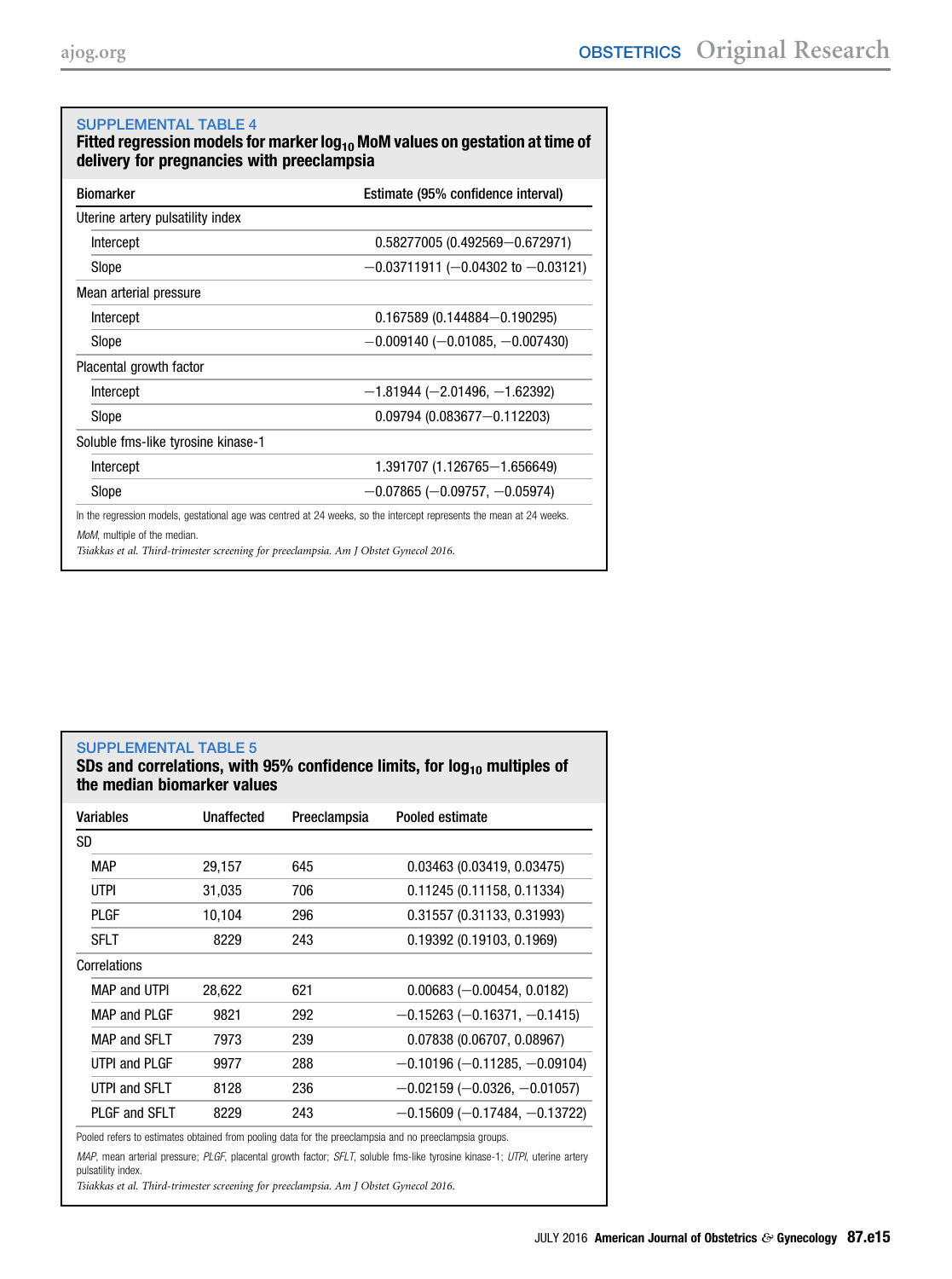<span id="page-15-0"></span>Empirical performance of screening for preeclampsia in the subgroup of 7748 pregnancies with complete data on all biomarkers

|                          | PE at $<$ 37 w |               | PE at $\geq$ 37 w |             |
|--------------------------|----------------|---------------|-------------------|-------------|
| Method of screening      | n/N            | % (95% CI)    | n/N               | % (95% CI)  |
| False positive rate, 5%  |                |               |                   |             |
| Maternal factors         | 13/44          | 30 (17, 45)   | 54/190            | 28 (22, 35) |
| <b>MAP</b>               | 33/44          | 75 (60, 87)   | 73/190            | 38 (31, 46) |
| <b>UTPI</b>              | 29/44          | 66 (50, 80)   | 55/190            | 29 (23, 36) |
| <b>PLGF</b>              | 35/44          | 80 (65, 90)   | 80/190            | 42 (35, 49) |
| <b>SFLT</b>              | 37/44          | 84 (70, 93)   | 71/190            | 37 (30, 45) |
| MAP, UTPI                | 36/44          | 82 (67, 92)   | 73/190            | 38 (31, 46) |
| MAP, PLGF                | 41/44          | 93 (81, 99)   | 93/190            | 49 (42, 56) |
| MAP, SFLT                | 40/44          | 91 (78, 97)   | 86/190            | 45 (38, 53) |
| UTPI, PLGF               | 38/44          | 86 (73, 95)   | 81/190            | 43 (36, 50) |
| UTPI, SFLT               | 38/44          | 86 (73, 95)   | 73/190            | 38 (31, 46) |
| PLGF, SFLT               | 41/44          | 93 (81, 99)   | 94/190            | 49 (42, 57) |
| MAP, UTPI, PLGF          | 41/44          | 93 (81, 99)   | 93/190            | 49 (42, 56) |
| MAP, UTPI, SFLT          | 40/44          | 91 (78, 97)   | 86/190            | 45 (38, 53) |
| MAP, PLGF, SFLT          | 42/44          | 93 (82, 99)   | 102/190           | 54 (46, 61) |
| UTPI, PLGF, SFLT         | 40/44          | 91 (78, 97)   | 95/190            | 50 (43, 57) |
| MAP, UTPI, PLGF, SFLT    | 43/44          | 98 (88, 99)   | 104/190           | 55 (47, 62) |
| False positive rate, 10% |                |               |                   |             |
| Maternal factors         | 18/44          | 41 (26, 57)   | 72/190            | 38 (31, 45) |
| <b>MAP</b>               | 38/44          | 86 (73, 95)   | 100/190           | 53 (45, 60) |
| <b>UTPI</b>              | 31/44          | 70 (55, 83)   | 72/190            | 38 (31, 45) |
| <b>PLGF</b>              | 42/44          | 95 (85, 99)   | 102/190           | 54 (46, 61) |
| <b>SFLT</b>              | 41/44          | 93 (81, 99)   | 96/190            | 51 (43, 58) |
| MAP, UTPI                | 38/44          | 86 (73, 95)   | 101/190           | 53 (46, 60) |
| MAP, PLGF                | 42/44          | 95 (85, 99)   | 118/190           | 62 (55, 69) |
| MAP, SFLT                | 41/44          | 93 (81, 99)   | 112/190           | 59 (52, 66) |
| UTPI, PLGF               | 39/44          | 89 (75, 96)   | 106/190           | 56 (48, 63) |
| UTPI, SFLT               | 41/44          | 93 (81, 99)   | 98/190            | 52 (44, 59) |
| PLGF, SFLT               | 44/44          | 100 (92, 100) | 118/190           | 62 (55, 69) |
| MAP, UTPI, PLGF          | 42/44          | 95 (85, 99)   | 118/190           | 62 (55, 69) |
| MAP, UTPI, SFLT          | 43/44          | 98 (88, 99)   | 115/190           | 61 (53, 68) |
| MAP, PLGF, SFLT          | 43/44          | 98 (88, 99)   | 124/190           | 65 (58, 72) |
| UTPI, PLGF, SFLT         | 43/44          | 98 (88, 99)   | 119/190           | 63 (55, 70) |
| MAP, UTPI, PLGF, SFLT    | 43/44          | 98 (88, 99)   | 124/190           | 65 (58, 72) |

CI, confidence interval; MAP, mean arterial pressure; PE, preeclampsia; PLGF, placental growth factor; SFLT, soluble fms-like tyrosine kinase-1; UTPI, uterine artery pulsatility index. Tsiakkas et al. Third-trimester screening for preeclampsia. Am J Obstet Gynecol 2016.